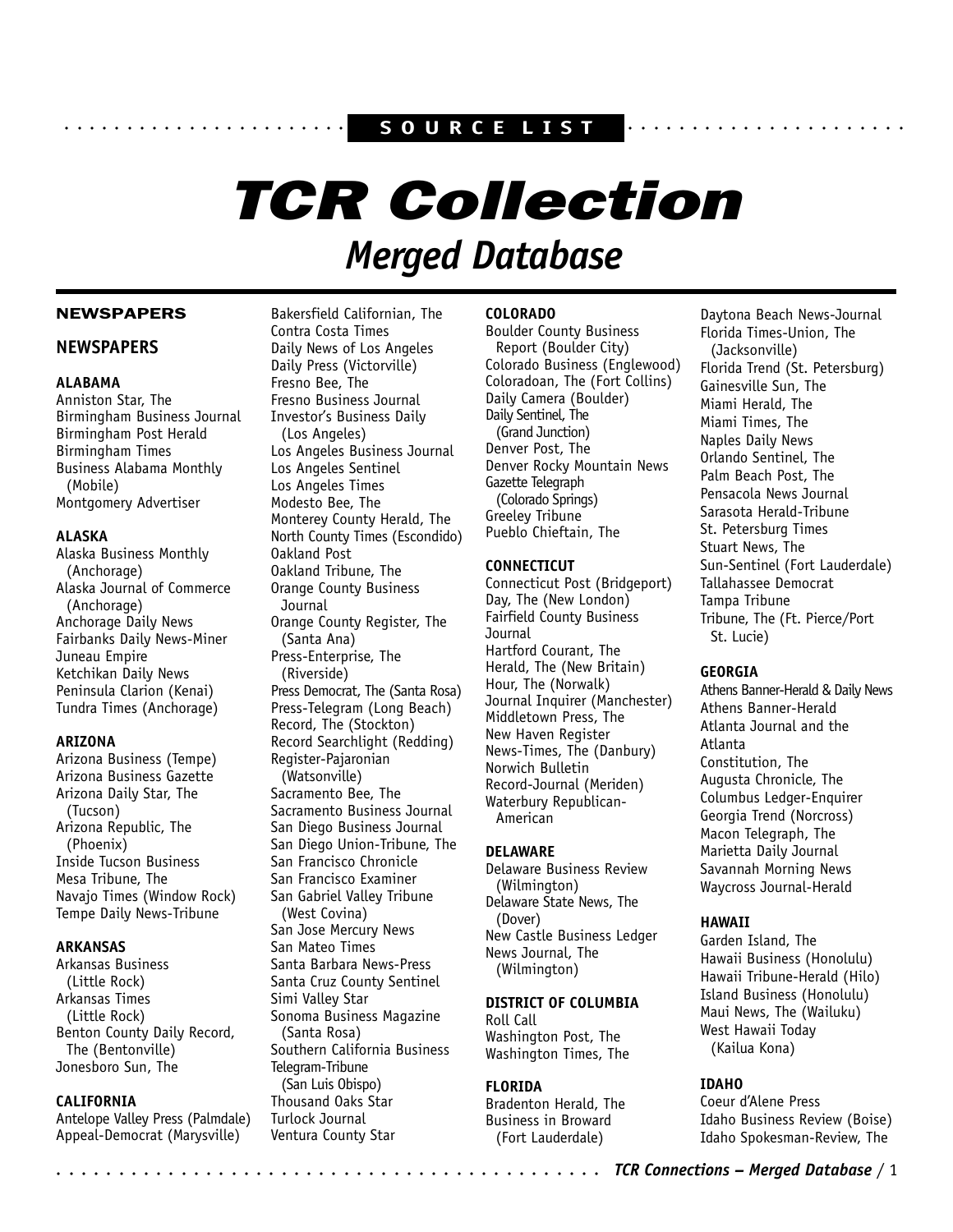Lewiston Morning Tribune Post-Register, The (Idaho Falls) Times-News, The (Twin Falls)

#### **ILLINOIS**

Beacon News, The (Aurora) Belleville News-Democrat, The Business to Business Magazine (Bloomington)

Chicago Defender Chicago Sun-Times Chicago Tribune Courier-News (Elgin) Daily Herald (Arlington Heights) Daily Journal, The (Kankakee) Herald-News (Joliet) Journal Star (Peoria) News-Gazette, The

(Champaign-Urbana) News-Sun, The (Waukegan) Pantagraph, The (Bloomington) Quincy Herald-Whig, The Register-Mail, The (Galesburg) Rock Island Argus, The (Moline) State Journal-Register, The (Springfield)

Sunday Journal, The (Kankakee)

#### **INDIANA**

Business People (Fort Wayne) Elkhart Truth, The Herald-Bulletin, The (Anderson) Herald-Times (Bloomington) Indiana Business Magazine (Indianapolis) Indiana Manufacturer Magazine, The (Indianapolis) Indianapolis Business Journal Indianapolis Star/News, The Journal and Courier (Lafayette) Journal-Gazette, The (Fort Wayne) Muncie Star, The News-Dispatch, The (Michigan City) News-Sentinel, The (Fort Wayne) Palladium-Item (Richmond) Post-Tribune South Bend Tribune Star Press, The (Muncie) Times, The (Munster) Tribune-Star, The (Terre Haute) Tribune Business Weekly (South Bend)

# **IOWA**

Business and Industry Magazine (West Des Moines) Business Record (Des Moines) Cedar Rapids Gazette Daily Nonpareil, The (Council Bluffs) Quad-City Times (Davenport)

Sioux City Journal Telegraph Herald (Dubuque) Waterloo Courier

## **KANSAS**

Hutchinson News, The Journal-World (Lawrence) Topeka Capital-Journal, The Wichita Eagle, The

#### **KENTUCKY**

Courier-Journal, The (Louisville) Daily Independent, The (Ashland) Kentucky Journal of Commerce and Industry, The (Louisville) Kentucky Manufacturer Magazine, The (Lexington) Kentucky Post, The (Covington) Lane Report, The (Lexington) Lexington Herald-Leader Louisville Magazine Messenger-Inquirer (Owensboro) Paducah Sun, The

#### **LOUISIANA**

Advocate, The (Baton Rouge) New Orleans CityBusiness New Orleans Magazine News-Star World (Monroe)

# **MAINE**

Bangor Daily News Kennebec Journal (Augusta) Maine Sunday Telegram (Portland) Maine Times (Topsham) Portland Press Herald Sun-Journal (Lewiston)

#### **MARYLAND**

Capital, The (Annapolis) Cecil Business Ledger (Elkton) Cecil Whig (Elkton) Chesapeake Business Ledger (Easton) Daily Record, The (Baltimore) Harford Business Ledger (Aberdeen) Queen Anne Business Ledger (Stevensville) Star-Democrat, The (Easton) Sun, The (Baltimore)

#### **MASSACHUSETTS**

Berkshire Eagle, The (Pittsfield) Boston Business Journal Boston Globe Boston Herald BusinessWest (Springfield) Cape Cod Times (Hyannis) Christian Science Monitor, The Daily Evening Item (Lynn) Eagle-Tribune, The (Lawrence)

Enterprise, The (Brockton) Fall River Herald News Mass High Tech (Watertown) MetroWest Daily News (Farmingham) Middlesex News, The (Framingham) Patriot Ledger, The (Quincy) Sentinel and Enterprise (Fitchburg) Standard Times,The (New Bedford) Sun, The (Lowell)

#### **MICHIGAN**

aaaaaaaaaaaaaaaaaaaaaaaaaaaaaaaaaaaa aaaaaaaaaaaaaaaaaaaaaaaaaaaaaaaa

Battle Creek Enquirer Corporate Detroit (Southfield) Detroit Free Press Detroit News, The Detroiter Magazine Enterprise (Kalamazoo) Grand Rapids Business Journal Greater Lansing Business Monthly Michigan Chronicle Mining Journal, The (Marquette) Oakland Press, The (Pontiac) Times-Herald (Port Huron)

#### **MINNESOTA**

City Business Corporate Report (Minneapolis) Duluthian, The News-Tribune and Herald (Duluth) Post-Bulletin (Rochester) Saint Paul Pioneer Press Star Tribune: Newspaper of the Twin Cities (Minneapolis) Ventures (Minneapolis)

## **MISSISSIPPI**

Coast Business Journal (Gulfport) Mississippi Business Journal (Jackson) Sun Herald, The (Biloxi)

#### **MISSOURI**

Columbia Daily Tribune Ingram's (Kansas City) Joplin Globe, The Kansas City Star, The News-Leader (Springfield) Sporting News,The Springfield Business Journal St. Louis Commerce St. Louis Post-Dispatch

# **MONTANA**

Billings Gazette Bozeman Daily Chronicle Independent Record (Helena) Missoulian (Missoula)

Montana Standard, The (Butte) Western Business (Billings)

#### **NEBRASKA**

Grand Island Independent, The Lincoln Journal Star Norfolk Daily News Omaha World-Herald

#### **NEVADA**

Las Vegas Business Press Las Vegas Sun Nevada Appeal (Carson City) Nevada Business (Las Vegas)

#### **NEW HAMPSHIRE**

Business New Hampshire Magazine (Manchester) Concord Monitor New Hampshire Business Review (Manchester) New Hampshire Sunday News (Manchester) Telegraph, The (Nashua) Union Leader, The (Manchester) Waste Dynamics of the Northeast (Manchester)

## **NEW JERSEY**

Burlington County Times (Willingboro) Business News of New Jersey (Princeton) Courier-News (Bridgewater) Herald News (West Paterson) Home News & Tribune, The (East Brunswick) Mercer Business Magazine (Trenton) New Jersey Business Magazine, The (Fairfield) New Jersey Monthly (Morristown) News-Tribune (Woodbridge) Press of Atlantic City, The Record, The Trentonian, The

#### **NEW MEXICO**

Albuquerque Tribune, The Daily Times, The (Farmington) Las Cruces Sun-News New Mexican, The (Santa Fe) New Mexico Business Journal (Albuquerque)

#### **NEW YORK**

Adirondack Daily Enterprise (Saranac Lake) Brooklyn Phoenix Buffalo News, The Business Record, The (Syracuse) Central New York Business Journal (Dewitt)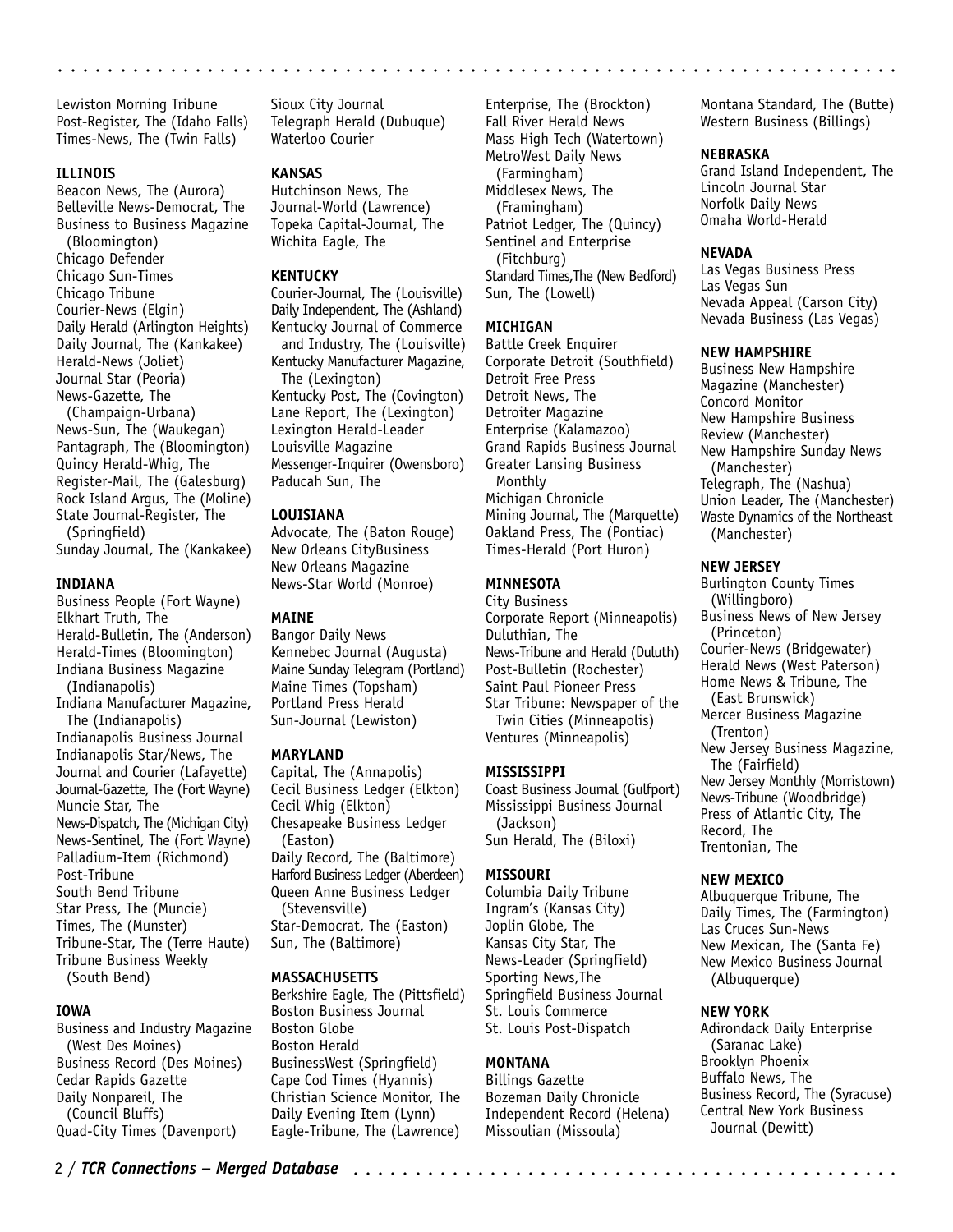Democrat and Chronicle (Rochester) Fairfield County Business Journal (Hawthorne) Hudson Valley Business Journal (Pine Island) Ithaca Journal, The Long Island Business News (Ronkonkoma) New York Daily News New York Post Niagara Gazette (Niagara Falls) Olean Times-Herald Post-Star, The (Glens Falls) Record, The (Troy) Times Herald-Record (Middletown) Times Union, The (Albany) Westchester County Business Journal (Pine Island)

#### **NORTH CAROLINA**

Asheville Citizen-Times, The Business Life Magazine (Greensboro) Chapel Hill News, The Charlotte Observer, The Fayetteville Observer-Times, The Greensboro News & Record Morning Star-News (Wilmington) News & Observer, The (Raleigh) Salisbury Post, The Spectator Magazine (Raleigh) Triad Business (Greensboro)

## **NORTH DAKOTA**

Bismarck Tribune, The Forum (Fargo) Grand Forks Herald Minot Daily News, The

#### **OHIO**

Beacon Journal (Akron) Blade, The (Toledo) Chronicle-Telegram (Elyria) Cincinnati Post, The Morning Journal, The (Lorain) Ohio Manufacturer Magazine, The Record-Courier (Ravenna) Repository, The (Canton) Toledo Business Journal Tribune Chronicle, The (Warren) Youngstown/Warren Business **Journal** 

# **OKLAHOMA**

Daily Oklahoman (Oklahoma City) Enid News and Eagle Journal Record (Oklahoma City) News Press (Stillwater) Norman Transcript, The

Oklahoma Indian Times (Tulsa) Tulsa World

# **OREGON**

Bulletin, The (Bend) Business News of Lane County, The (Eugene) Daily Journal of Commerce (Portland) Herald and News (Klamath Falls) News-Review, The (Roseburg) Oregon Business Magazine (Portland) Register-Guard, The (Eugene) Statesman-Journal (Salem)

# **PENNSYLVANIA**

Beaver County Times Bucks County Courier Times (Levittown) Central Penn Business Journal (Camp Hill) Centre Daily Times (University Park) Daily Local News (Westchester) Eastern Pennsylvania Business Journal (Allentown) Executive Report (Pittsburgh) Express-Times, The (Easton) Herald, The (Sharon) In Business (Emmaus) Intelligencer Journal (Lancaster) Intelligencer/Record (Doylestown) Lancaster New Era National Courier New Pittsburgh Courier Northeast Pennsylvania Business Journal (Kingston) Patriot-News, The (Harrisburg) Philadelphia Business Journal Philadelphia Daily News, The Philadelphia Inquirer, The Pittsburgh Business Times & Journal Reading Eagle/Times Times Leader, The (Wilkes Barre) Tribune-Democrat,The (Johnstown) Williamsport Sun-Gazette York Daily Record

## **PUERTO RICO**

Caribbean Business (San Juan)

#### **RHODE ISLAND**

Providence Business News Providence Journal-Bulletin Westerly Sun, The

# **SOUTH CAROLINA**

Anderson Independent-Mail Greenville News

Item, The (Sumter) Post and Courier, The (Charleston) South Carolina Business Journal (Columbia) State, The (Columbia) Sun News, The (Myrtle Beach)

## **SOUTH DAKOTA**

Aberdeen American News Argus Leader, The (Sioux Falls) Indian Country Today

# **TENNESSEE**

aaaaaaaaaaaaaaaaaaaaaaaaaaaaaaaaaaaaaaaaaaaaa aaaaaaaaaaaaaaaaaaaaaaa

Business Journal of Tri-Cities, The Chattanooga Free Press Commercial Appeal,The (Memphis) Daily Times, The (Maryville-Alcoa) Jackson Sun, The Memphis Business Journal Nashville Banner Nashville Business Journal Tennessee Manufacturer Magazine Tri State Defender (Memphis)

## **TEXAS**

Abilene Reporter-News Amarillo Daily News Arlington Morning News Beaumont Enterprise Brownsville Herald, The Business Press, The (Fort Worth) Corpus Christi Caller-Times Daily Sentinel, The (Nacogdoches) Dallas Morning News, The El Paso Herald-Post Fort Worth Star-Telegram Galveston Daily News, The Houston Chronicle Lubbock Avalanche-Journal Lufkin Daily News, The Midland Reporter-Telegram Monitor, The (McAllen) San Angelo Standard-Times San Antonio Express-News Texarkana Gazette Victoria Advocate, The Waco Tribune-Herald Wichita Falls Times Record News

## **UTAH**

Daily Herald, The (Provo) Deseret News (Salt Lake City) Enterprise, The (Salt Lake City) Salt Lake Tribune, The Standard-Examiner (Ogden) Utah Business Magazine (Salt Lake City)

## **VERMONT**

Bennington Banner Brattleboro Reformer

Business People Vermont (formerly Business Digest of Greater Burlington) Manchester Journal Rutland Herald Times Argus, The (Montpelier/Barre) Vermont Business Magazine (Burlington)

## **VIRGINIA**

Business Journal of Tri-Cities Tennessee/Virginia Daily Press (Newport News) Herald-Courier (Bristol) Richmond Times-Dispatch Roanoke Times and World-News USA TODAY (Arlington) Virginia Business Magazine (Richmond) Virginian-Pilot, The (Norfolk)

## **WASHINGTON**

Bellevue Eastside Journal Business Journal of Bellingham Columbian, The (Vancouver) Daily Herald (Everett) Journal of Business (Spokane) Mercer Island Reporter News Tribune, The (Tacoma) Northshore Citizen (Bothell/ Woodinville/Kenmore) Pierce County Business Examiner (Tacoma) Peninsula Daily News (Port Angeles) Seattle Post-Intelligencer Seattle Times, The South County Journal (Ken/ Renton/Auburn) Spokesman-Review, The (Spokane) Sun, The (Bremerton) Tri-City Herald Wenatchee Business Journal, The Wenatchee World, The Yakima Herald-Republic

## **WEST VIRGINIA**

Charleston Gazette, The Register-Herald, The (Beckley) State Journal, The (Charleston)

#### **WISCONSIN**

Business Journal of Milwaukee Capital Times, The (Madison) Cedar Rapids Gazette Corporate Report Wisconsin Green Bay Press-Gazette Janesville Gazette, The Journal Times, The Kenosha News (Racine) La Crosse Tribune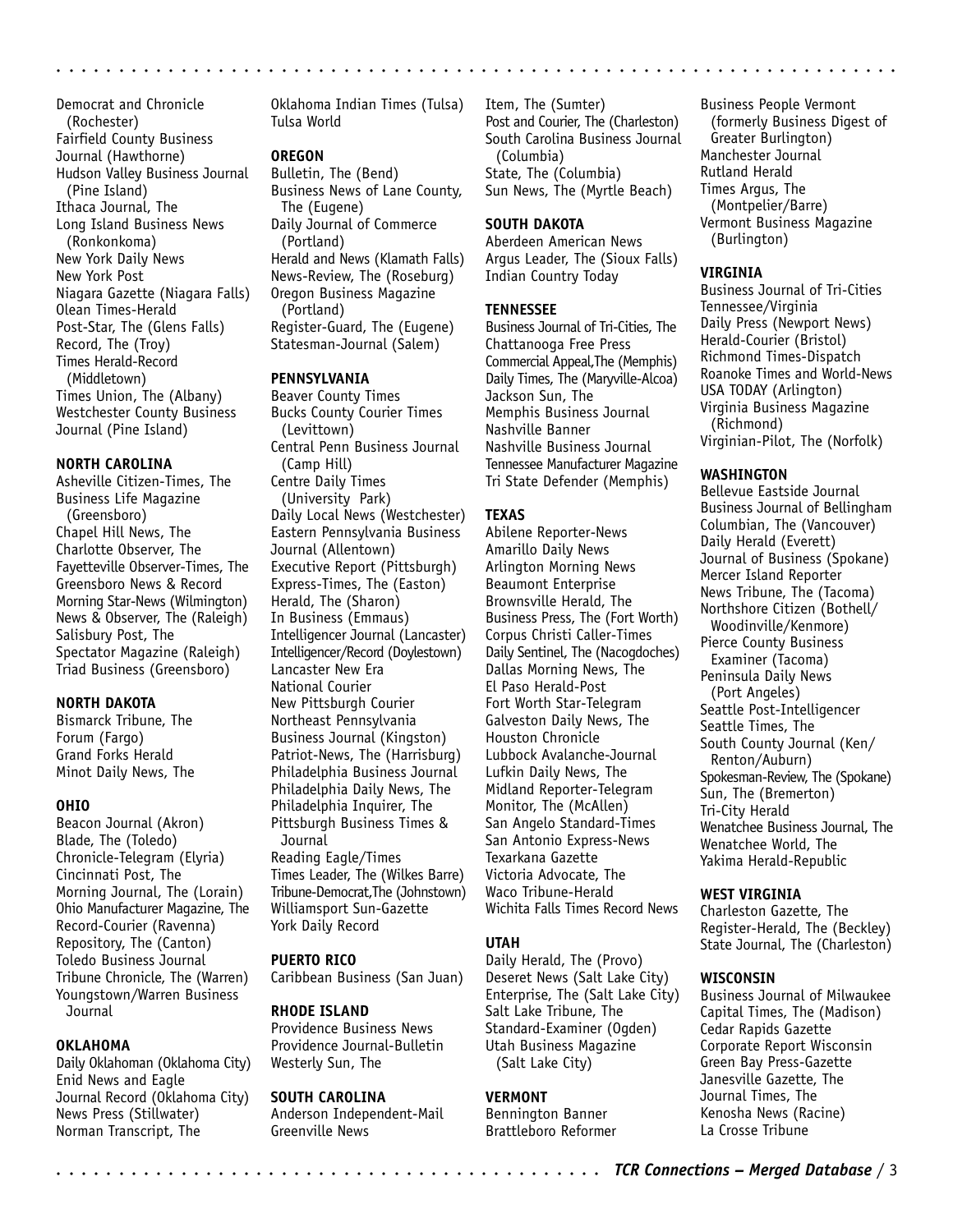Leader-Telegram (Eau Claire) Milwaukee Journal Sentinel Post-Crescent, The (Appleton) Sheboygan Press, The Wausau Daily Herald, The Wisconsin State Journal (Madison)

#### **WYOMING**

Casper Star-Tribune Daily Rocket-Miner (Rock Springs) Riverton Ranger, The Wyoming Tribune-Eagle (Cheyenne)

## **CANADA**

B.C. Business Business in Vancouver Calgary Herald (Alberta) Edmonton Journal, The Manitoba Business Montreal Gazette (Quebec) Northern Ontario Business Ottawa Citizen (Ontario) Saskatchewan Business Toronto Star (Ontario) Vancouver Sun (B.C.)

# DOMESTIC AND INTERNATIONAL WIRE SERVICES and TRANSCRIPTS

ABC News Transcripts Africa Information Afrique Agence France Presse Associated Press News Service, The AP Surpeme Court Opinions CBS Congressional Quarterly Congressional Record Deutsche Press-Agentur EFE News Agency, Madrid Federal Document Clearing House Fox News Channel Inter Press Service Interlink Rural Information Services ITAR-TASS Knight-Ridder/Tribune News Service Knight-Ridder Tribune Newspapers Knight-Ridder Washington Bureau Kyodo News International, Inc. Media General News Service National Business Stream National Public Radio Transcripts

News Agency of the United Arab Emirates Opecna News Agency Panafrican News Agency Reuter News Report Scripps Howard News Service Southam Electronic Publishing U.S. Newswire United Press International Xinhua

aaaaaaaaaaaaaaaaaaaaaaaaaaaaaaaaaaaa aaaaaaaaaaaaaaaaaaaaaaaaaaaaaaaa

# INTERNATIONAL TRANSCRIPTS, WIRE SERVICES, NEWS AGENCIES, NEWSPAPERS AND PERIODICALS

2x2 TV, Moscow ABP News Agency, Bujumbura Abrar, Tehran Abu Dhabi United Arab Emirates Space Channel Television Adalat Newspaper, Baku Adalat, Baku Addis Ababa Adolat, Tashkent Afontovo 9 TV, Krasnoyarsk Africa Information Afrique Africa No 1 Radio, Libreville Africa Today African Business African Press Service Aftenposten Age, The Agencia Estado News Agency, Sao Paulo Ah Algerian TV, Algiers Ah Kingdom Of Morocco Radio, Rabat Akhbar Al-Khalij Akhbar, Tehran Al-Ahali, Amman Al-Ahd, Beirut Al-Ahram Weekly Al-Arab Al-Yawm, Amman Al-'Arabi, Cairo Alaska Journal Of Commerce Al-Aswaq, Amman Al-Ayyam, Ramallah Albanian Radio, Tirana Albanian TV, Tirana Al-Ba'th, Damascus Al-Bayan, Dubai Al-Bilad, Amman Al-Bilad, Ramallah Al-Diyar, Beirut Al-Dustur, Amman Algerian Radio, Algiers

Algerian TV, Algiers Al-Hadath, Amman Al-Hayat Al-Jadidah, Gaza Alif Bak, Baghdad Al-Iraq, Baghdad Al-Ittihad, Abu Dhabi Al-Ittihad, Amman, Via Internet Al-Ittihad, Baghdad Al-Jazeera TV, Doha Al-Jazirah TV, Doha Al-Jumhuriyah, Baghdad Al-Jumhuriyah, Cairo All-India Doordarshan Television, New Delhi Al-Majd, Amman Al-Masa'iyah, Amman Al-Musawwir Al-Arabi, Baghdad Al-Nida, Amman Al-Qadisiyah, Baghdad Al-Quds Al-Arabi, London Al-Quds Palestinian Arab Radio Al-Ra'y Al-Amm Web Site, Khartoum Al-Ra'y, Amman Al-Rayah Web Site, Doha Al-Sabil, Amman Al-Safir Web Site, Beirut Al-Sharq Al-Awsat, London Alternativ, Baku Al-Thawrah, Baghdad Al-Thawrah, Damascus Al-Urdun, Amman Al-Watan Web Site, Doha Al-Zawra, Baghdad Ambito Financiero, Buenos Aires Amman Jordan Times (Web Version) Anatolia News Agency, Ankara Angolan News Agency Web Site Angop News Agency, Luanda Anhui People's Broadcasting Station, Hefei Anhui Ribao, Hefei Anis, Kabul ANS News Agency, Baku ANS TV, Baku ANSA News Agency, Rome Antara News Agency, Jakarta Arab Republic Of Egypt Radio, Cairo Arbeiderbladet Argumenty I Fakty Armenian Radio, Yerevan Armenpres Arm Armenpress News Agency, Yerevan ARTA News Agency, Pristina Arutz 7 News Service Arutz 7 Radio Web Site Asaba, Bishkek Asean Secretariat, Jakarta

Asia-Plus News Agency, Dushanbe Asiaweek Asmara ASR-E MA, Tehran Assa-Irada News Agency, Baku ATA News Agency, Tirana ATA Via Apa Athens News News Agency Via Web Australian Financial Review, The Australian, The Avrasiya, Baku Ayaamaha, Mogadishu Ayastani Anrapetutyun', Yerevan Aykakan Zhamanak', Yerevan Azadlyg, Baku Azerbaijan Emergency Code 1 Azerbaijani Radio, 1st Programme, Baku Azerbaijani Radio, Baku Azerbaijani TV, Channel One, Baku Azg, Yerevan Babil, Baghdad Baghdad INA Bahman, Tehran Bakinskiy Rabochiy, Baku Ba'labakk Voice Of The Oppressed Balkh Radio, Mazar-E Sharif Baltic News Agencies, Vilnius Baltic News Service, Tallinn Bangkok Post Bangladesh News Agency, Dhaka Banja Luka Srpski Radio Basapress News Agency, Chisinau Basapress News Agency, Kishinev BBC Monitoring International **Reports** BBC World Service Press Release, London Beijing Review Belapan News Agency, Minsk Belarusian News Agency Belapan, Minsk Belarusian Radio (External Service), Minsk Belarusian Radio First Programme, Minsk Belarusian Television, Minsk Belorusskaya Delovaya Gazeta, Minsk Beograd Radio, Belgrade Berita Harian, Kuala Lumpur Bernama News Agency, Kuala Lumpur Beta News Agency, Belgrade BGI News Agency, Tbilisi Bild Der Wissenschaft Bild, Hamburg Bilik Dunaysi, Baku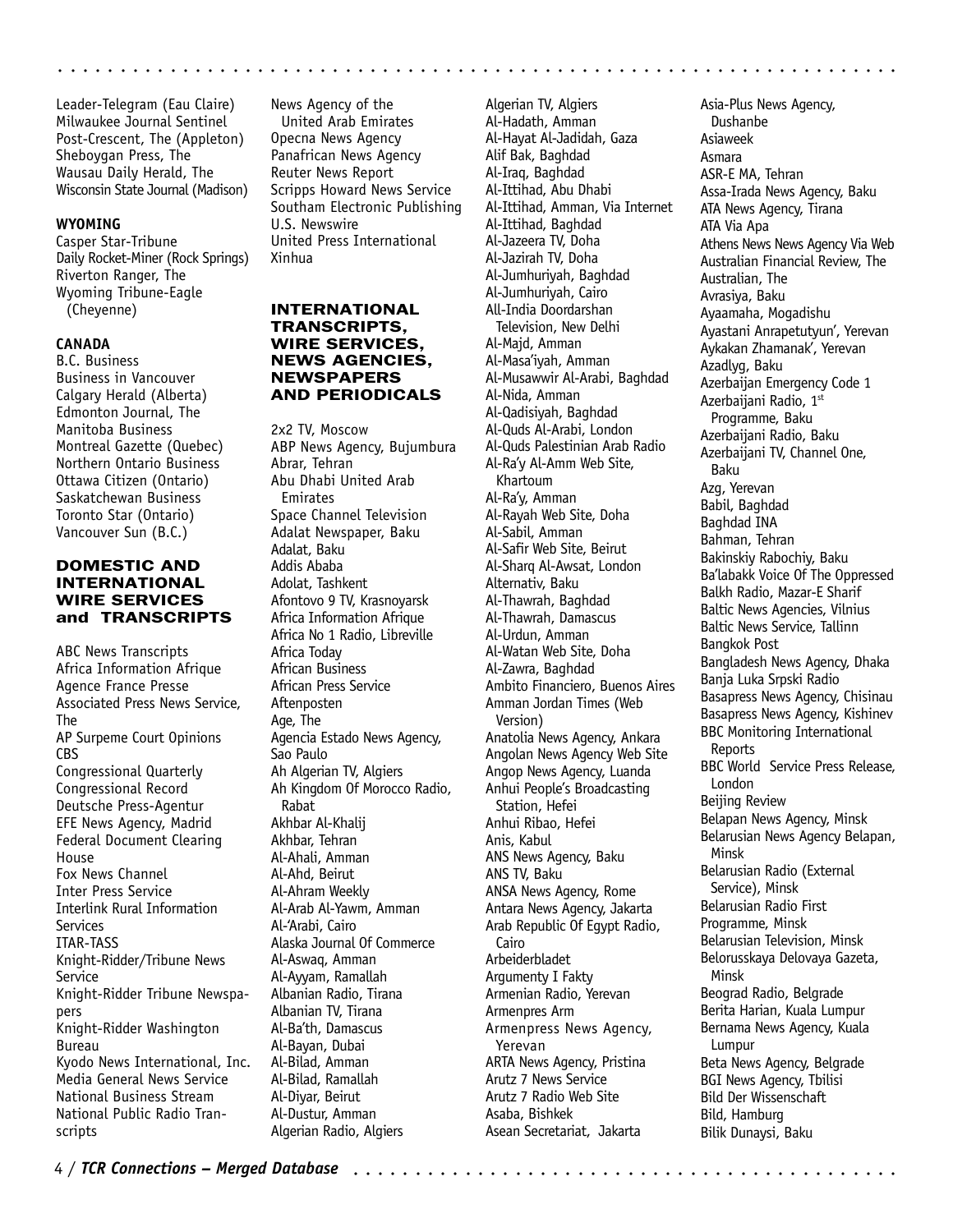Bisnis Indonesia Biznes-Vestnik Vostoka, Tashkent BK TV, Belgrade BNS News Agency, Kaliningrad BNS News Agency, Tallinn Bosnia-Hercegovina TV, Sarajevo Bosnian Serb News Agency SRNA, Bijeljina Bosnian Serb News Agency SRNA, Pale Bosnian Serb Radio, Banja Luka Bosnian Serb Radio, Pale Bosnian Serb Radio, Sarajevo Bosnian Serb Television, Banja Luka Bosnian Serb Television, Pale Brayati, Arbil BTA News Agency, Sofia Bu Gun, Baku Buenos Aires Herald Bulgarian Radio, Sofia Burmanet News Burundi Press Agency, Bujumbura Business Daily Business Day' Web Site, Johannesburg Business India Business Review Weekly Business Times Business Today Busqueda Cairo Times Cambio 16 Colombia Cambodian Radio, Phnom Penh CANA News Agency, Bridgetown Canadian Business Canal Dos TV, Managua Canal Plus TV, Paris Caracol Radio, Bogota Caribbean Business (San Juan, Puerto Rico) CCTV, Beijing Central Broadcasting Station, Pyongyang Central News Agency, Taipei Central People's Broadcasting Station, Beijing Central People's Television, Beijing Centre Of Russia TV, Krasnoyarsk Centre TV (Moscow) Chag, Baku Channel 2 TV, Jerusalem Channel 32 TV, Kiev Cheng Ming China Broadcasting Corporation, Taipei China Central Television, Beijing

China Economic Information Web Site, Beijing China Perspectives China Radio International, Beijing Chinese Central Television, Beijing Chinese People's Broadcasting Station, Beijing Chung-Kuo Shih-Pao, Taipei Chuyskiye Izvestiya', Bishkek Cien Dias Circuito Rpc Radio, Panama **City** Clarin, Buenos Aires Cna News Agency, Nicosia Colombian Radio And Television Stations, Bogota Colombian Radio Network, Santa Fe De Bogota Congo TV, Kinshasa Congolese Radio-Television, Bukavu Congolese Radio-Television, Bunia Contemporary Review Cook Islands News Web Site, Raratonga Correiro Brasiliense Web Site, Brasilia Corriere Della Sera Web Site, Milan Council For Human Rights Council For The Defence Of The Human Rights Courrier International CRE Satelital Radio Web Site, Guayaquil Croat Radio Herceg-Bosna, Mostar Croatian Radio, Osijek Croatian Radio, Zagreb Croatian TV Satellite Service, Zagreb **Croissance** CTA News Agency, Prague CTI News Agency, Prague CTK News Agency, Prague. Cuba Vision, Havana Cumhuriyat, Baku CYBC Radio, Nicosia CYBC TV, Nicosia Cyprus Mail, Nicosia Czech Radio-Radiozurnal, Prague Czech TV1, Prague Dagbladet Dagens Nyheter Daily Mail, The Web Site, Dar Es Salaam Daily Nation, Nairobi Daily News, Bangkok

Daily Record And Sunday Mail (Glasgow, Scotland) Daily Star, The, Web Site, Dhaka Damascus Syria Times Damascus Syrian Arab Republic Radio Network DANI, Sarajevo DDPADN News Agency, Berlin De Fakto, Baku De Volkskrant Defence Team Of The Suspects Delo No, Bishkek Delo, Ljubljana Democratic League Of Kosovo Democratic Union Of Kosovo Den, Kiev Der Spiegel, Hamburg Der Standard, Vienna Deutscher Depeschen Dienst Via ADN News Agency, Berlin Deutschlandfunk Radio, Cologne Dghe, Tbilisi Diario De Noticias Web Site, Lisbon Die Presse, Vienna Die Welt Web Site, Berlin Die Zeit Dinau News Agency, Kiev Dnevni Avaz, Sarajevo Dollars Interfax News Agency, Moscow Doordarshan Television, Delhi Doordarshan Television, New Delhi Dovran', Baku Duna TV Satellite Service, Budapest Dusseldorf Handelsblatt E Noyan Tapan News Agency, Yerevan East African, The, Nairobi Echo Moskvy Radio (Moscow) Economic Daily Economic Times Economic Times (Conservative) Economist, The Eesti Paevaleht Egypt Today Ekho Moskvy News Agency, Moscow Ekho Moskvy Radio, Moscow Ekho Osha', Osh Ekspress-K', Alma-Ata Ekspress-K', Almaty El Comercio El Espectador Web Site, Bogota El Financiero International El Nacional Web Site, Caracas El Pais

aaaaaaaaaaaaaaaaaaaaaaaaaaaaaaaaaaaaaaaaaaaaa aaaaaaaaaaaaaaaaaaaaaaa

El Tribuno El Watan, Algiers Elevtherotipia, Athens ELTA News Agency, Vilnius E-Mail Daily News, Ulaanbaatar ENA News Agency, Addis Ababa Eqtesad-E Khorasan, Mashhad Erina News Agency, Asmara Eritrean Network Information Centre Web Site Esger, Ashkhabad Estefaq-E Islam, Herat Estonian Radio  $1<sup>st</sup>$  Prog (Tallinn) Estonian Radio Fourth Programme, Tallinn Estonian Television, Tallinn ETA News Agency, Tallinn Etefaq-E Islam', Herat Ethiopian Herald, Addis Ababa, The Ethiopian Television, Addis Ababa Ettela'at, Tehran European Magazine European, The Expressen Fakt News Agency, Yerevan Fakty I Kommentarii', Kiev Far Eastern Economic Review FE JANA News Agency, Tripoli Federal News Service, Moscow Fidokor', Tashkent Fiji Village Web Site, Suva Fijilive Web Site, Suva Financial Express, The Financial Post (Toronto, Canada) Financial Times Finansovyye Izvestiya, Moscow Fonet News Agency, Belgrade France Info Radio, Paris France Inter Radio, Paris Frankfurter Rundschau, Frankfurt/Main Free China Journal, The French Ministry Of Foreign Affairs Via Internet Frontline Fujian People's Broadcasting Station, Fuzhou Gansu People's Broadcasting Station, Lanzhou Gazet' Newspaper, Baku Gazet', Baku Gazeta Wyborcza GBC Radio, Accra Gemini News Service General Civil Aviation Authority Georgian Radio, Tbilisi Georgian Television, Tbilisi Globe And Mail, The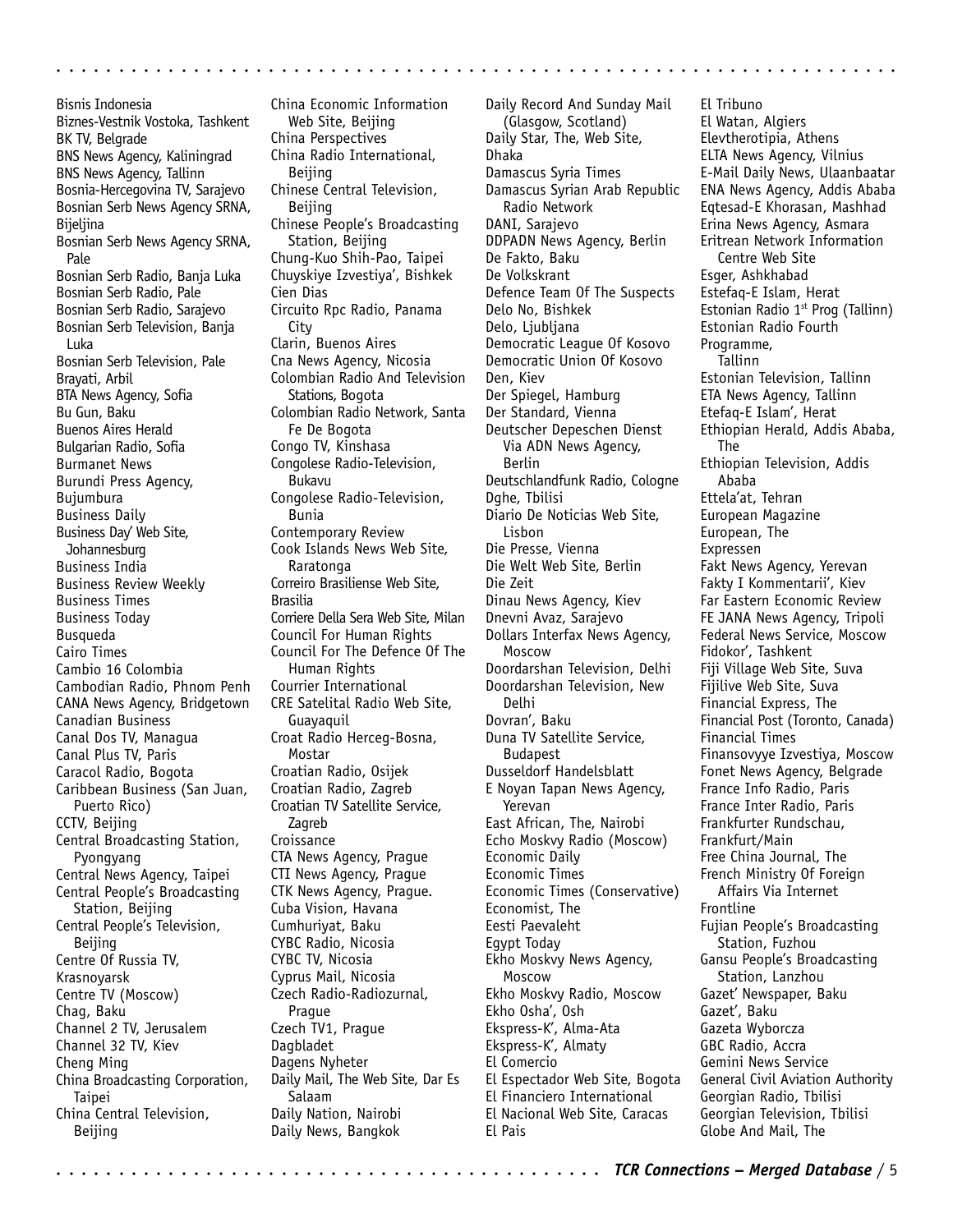Globes, Tel Aviv Globus, Zagreb GMA 7 Television, Quezon City GMA Network Inc, Quezon City GMA-7 Radio-TV Arts, Quezon City Golos Armenii Newspaper, Yerevan Golos Vostochnogo Turkestana', Alma-Ata Great Splaj Radio, Tripoli Guangxi Ribao, Nanning Guardian Weekly Guardian, The Guardian, The, Dar Es Salaam Guardian,The, Web Site, Lagos Guizhou People's Broadcasting Station, Guiyang Gulf Times' Web Site, Doha Gun', Baku Ha'aretz Habena News Agency, Mostar Hainan People's Broadcasting Station, Haikou Hamshahri, Tehran Handelsblatt Hanoi Moi, Hanoi Hanoi Vna Hashimite Kingdom Of Jordan Radio, Amman Hashimite Kingdom Of Jordan TV, Amman HCJB Voz De Los Andes Radio, Quito Hebei Ribao, Shijiazhuang Hebron Today (Internet Information Service) Heilongjiang People's Broadcasting Station, Harbin Heilongjiang People's Radio Network, Harbin Henan People's Broadcasting Station, Zhengzhou Hewad, Kabul HINA News Agency, Zagreb Hindu (Conservative), The Hindustan Times Hong Kong Commercial Radio Hong Kong RTHK Radio Four Hongkong Standard Hordad, Tehran Hoy HRT1 TV, Zagreb Hubei People's Broadcasting Station, Wuhan Human Rights Watch, New York Hunan Ribao, Changsha Hungarian News Agency MTI Hungarian Radio, Budapest Hungarian TV1, Budapest Hungarian TV2, Budapest Hurriyat', Baku

Hurriyat', Tashkent IDF Radio, Tel Aviv Imparcial, Maputo INA News Agency, Baghdad Independent On Sunday Independent, The (London, England) Independent, The Web Site, Port Moresby Infobank News Agency, Lviv Infotag News Agency, Kishinev In-Press Intelnews News Agency, Kiev Inter Press Service Interfax News Agency, Moscow Interfax-Kazakhstan News Agency, Alma-Ata Interlink Rural Information Services Investor Digest Ipp Web Site, Dar Es Salaam Iprinda News Agency, Tbilisi Iran Daily, Tehran Iran News Agency, Tehran Iran News, Tehran Iraqi Satellite Channel, Baghdad Iraqi TV, Baghdad Irish Times, The IRNA News Agency, Tehran ISI Diplomatic Information Service, New Delhi Islamic Republic Of Iran External Service Israel Educational TV, Tel Aviv Israel Radio, Tel Aviv Israel TV Channel 1, Jerusalem Israel TV Channel 2, Jerusalem Israel TV Channel 3, Jerusalem Israel's Business Arena Istanbul Show Television Istanbul, Kanal-D Television Itar-Tass News Agency, Moscow Izvestia Jaam-E Jam External TV, Tehran Jakarta Post Jameah', Tehran Jana News Agency, Tripoli Jang', Rawalpindi Japan Times Weekly Japan Times, The Jerusalem Al-Manar Jerusalem Post, The Jerusalem Report Jeune Afrique Economie Jiangxi People's Broadcasting Station, Nanchang Jingji Ribao Johannesburg 'Business Day' Web Site Johannesburg Sapa Jomhuri-Ye Eslami, Tehran

Jonbesh-E Melli-E Eslami-E Of Afghanistan Jordan Times', Amman Jordan Today Jordanian TV, Amman Jornal Do Brasil' Web Site, Rio De Janeiro Jyllands-Posten Kabar News Agency, Bishkek Kabul Times', Kabul Kanal S Television, Pale Kanal-6 Television, Istanbul Karavan, Alma-Ata Karavan', Almaty Kar-Va-Kargar' , Tehran Kathmandu Post, The Kavkasia-Press News Agency, Tbilisi Kavkaz-Tsentr Web Site Kayhan' Weekly, London Kayhan, Tehran Kazakh Commercial Television, Alma-Ata Kazakh Radio First Programme, Alma-Ata Kazakh Television First Channel, Astana Kazakhstanskaya Pravda, Alma-Ata KBC Radio, Nairobi KBC TV, Nairobi KBS-1 Television Network, Seoul KCNA News Agency, Pyongyang Kenya Broadcasting Corporation Radio, Nairobi Kenya Broadcasting Corporation TV, Nairobi Kenya Television Network, Nairobi Kenya Times Khabar Television Channel, Alma-Ata Khabar TV, Almaty Khabat', Arbil Khalg Gazeti, Baku Khalq Sozi, Tashkent Khorasan, Mashhad Khovar News Agency, Dushanbe Kingdom Of Morocco Radio, Rabat Kingdom Of Saudi Arabia Radio, Riyad Kingdom Of Saudi Arabia TV1, Riyad Kinshasa Tele-Zaire Television Network Klassekampen KNA News Agency, Nairobi Kompas, Jakarta Kontakt News Agency, Tbilisi Kontinent Korean Central Television,

aaaaaaaaaaaaaaaaaaaaaaaaaaaaaaaaaaaa aaaaaaaaaaaaaaaaaaaaaaaaaaaaaaaa

Pyongyang Kosavapress News Agency Web Site Kosovo Daily Report, Pristina Kosovo Information Centre Web Site, Pristina KPL News Agency, Vientiane Krasnaya Zvezda, Moscow KTN TV, Nairobi Kultura TV, Moscow KUNA News Agency, Kuwait City KUP News Agency Via Internet Kurier Kuwaiti News Agency, Kuwait Kyrgyz Radio First Programme, Bishkek Kyrgyz Radio, Bishkek Kyrgyz Rukhu', Bishkek Kyrgyz Television 1<sup>st</sup> Channel (Bishkek) Kyrgyz Television, Bishkek Kyrgyz Tuusu, Bishkek L 'Express La Jornada La Manana, Montevideo La Nacion La Prensa La Republica L'actualite Lagos NTA Television Network Lankapuvath News Agency Latinamerica Press Latvian Radio, Riga, Moscow Latvian Television, Riga LBC Sat TV, Beirut Le Canard Enchaine Le Devoir Le Figaro Le Monde Dilpomatique Le Nouvel Observateur Le Point Le Soir Le Temps LETA News Agency, Riga L'evenement Du Jeudi L'Express L'Hebdo Liaoning People's Broadcasting Station, Shenyang Liaoning Ribao, Shenyang Liberation Libreville Africa No.1 Libyan TV, Tripoli Lietuvos Rytas', Vilnius Lithuanian Press Publications, Vilnius Lithuanian Radio First Programme, Vilnius Lithuanian Radio, Vilnius Lithuanian Television, Vilnius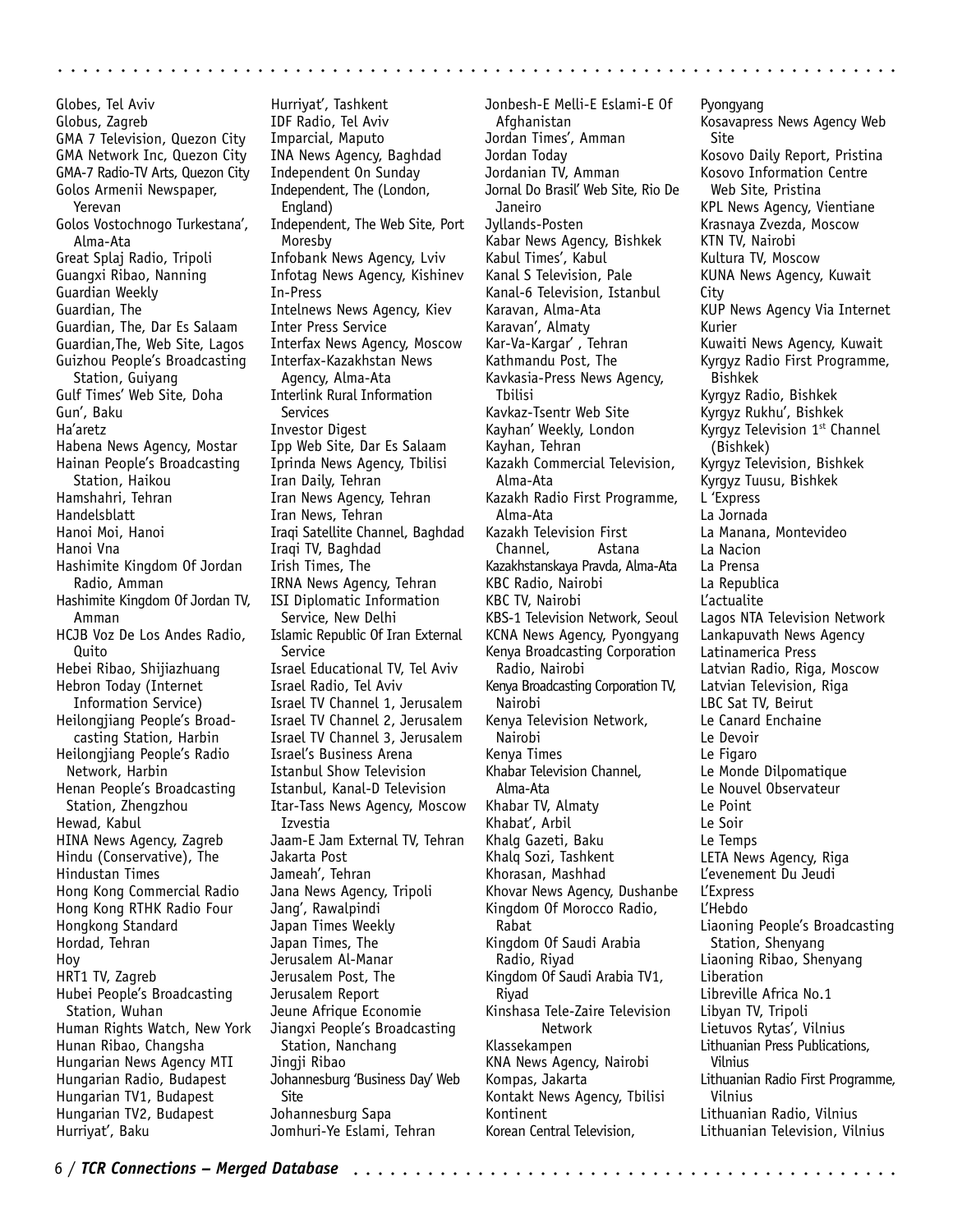Lithuanian TV First Programme, Vilnius Lome Radio London Review Of Books Los Tiempos' Web Site, Cochabamba Luanda Radio, Luanda LUSA News Agency, Macao M1 Plius Radio Web Site, Vilnius Ma'ariv' (Hayom' Supplement), Tel Aviv Macedonian Radio, Skopje Mail And Guardian Mainstream Malagasy National Radio, Antananarivo Malawi Broadcasting Company Radio 1, Blantyre Malaysian Business Manar Television Web Site, Beirut Manchester Guardian Service Manila Bulletin Manila Times, The MAP News Agency, Rabat Mauritanian TV (Nouakchott) Mbabane MBC Radio, Blantyre MED TV, London Media Centar Of Serbian Journalists' Web Site, Pristina Media Indonesia', Jakarta Media Institute Of Southern Africa Press Release, Windhoek (Namibia) Media, Jakarta Mediafax News Agency, Bucharest MED-TV, London MENA News Agency, Cairo Middle East Times Millat', Baku Ming Pao, Hong Kong Ministry Of Finance Of India Minju Choson, Pyongyang MISNA News Agency Web Site, Rome Mogadishu Times Mohammed El-Dakhakhny Monitor' Web Site, Kampala, The Monitor, The Web Site, Windhoek Monitor, The, Kampala Monitoring Research Montena-Fax News Agency, Podgorica Montreal Gazette (Montreal, Quebec) Montsame Web Site, Ulaanbaatar Moroccan Television, Rabat Moscow News Moscow Times, The

Moskoviya TV, Moscow Moskovskiye Novosti Mother Of Battles Radio, Baghdad Movement For Islamic Reform MTI News Agency, Budapest MTI Via Apa MTV1, Skopje Mugallymlar Gazeti', Ashkhabad Mukhalifat', Baku Myanmar National Homepage Web Site Na Postu', Tashkent Nachnem S Ponedelnika', Alma-Ata Nakhichevan', Baku Napi Magyarorszag', Budapest Narodnye Slovo, Tashkent Nasha Gazeta, Bishkek Nation (Independent), The Nation, The, Bangkok National Radio Of Cambodia, Phnom Penh National Radio Of The Saharan Arab Democratic Republic National Voice Of Cambodia, Phnom Penh National, The, Port Moresby Nau Fm, Port Moresby Nawa-I-Waqt', Rawalpindi NBC Radio, Windhoek Ndjamena Nedeljni Telegraf, Belgrade Nedjeljna Dalmacija, Zagreb Neimenggu Ribao, Hohhot Nepal News Web Site, Kathmandu Nepszabadsag, Budapest Nepszava, Budapest Neshat', Tehran Nesil', Ashkhabad Neue Dircher Zeitung Neue Zurcher Zeitung New Light Of Myanmar New Scientist New Statesman & Society New Straits Times New Vision, The, Kampala New Zealand Government Web Site, Wellington News Agency Of The United Arab Emirates Newslink Africa Neytralnyy Turkmenistan', Ashkhabad Nezavisimaya Gazeta, Moscow Nhan Dan, Hanoi NHK Television, Tokyo Nihon Keizai Shimbun Nikkei Weekly Nipashe' Web Site, Dar Es Salaam Nodong Sinmun' Pyongyang Noratert, Yerevan

aaaaaaaaaaaaaaaaaaaaaaaaaaaaaaaaaaaaaaaaaaaaa aaaaaaaaaaaaaaaaaaaaaaa

Noticias De Angola Web Site Notimex News Agency, Mexico City Novedades Novosti Nedeli, Tel Aviv Novoye Pokoleniye', Alma-Ata Novoye Pokoleniye', Almaty Noyan Tapan News Agency, Baku Noyan Tapan News Agency, Yerevan NRC Handelsblad NTA Television Network, Lagos NTV, Moscow O Estado De Sao Paulo O Globo, Rio De Janeiro Observer, The Obshchaya Gazeta Oman TV, Muscat ONASA News Agency, Sarajevo Osh Sadosi, Osh Oslobodjenje' (Europe Edition), Ljubljana Ostankino Radio Mayak, Moscow Ostankino Radio-1, Moscow Outlook Ozbekistan Ovozi, Tashkent Pakistan TV, Islamabad Palestine TV, Ramallah Palestinian Radio, Ramallah Palestinian Satellite Channel TV, Gaza Palestinian TV, Gaza Panafrican News Agency (PANA), Dakar Pancevo Radio Panorama, Alma-Ata Panorama', Almaty Panorama, Baku PAP News Agency, Warsaw Papua New Guinea Post Courier Petra-JNA News Agency Web Site, Amman Philippine Star, The, Manila Phnom Penh Post Pioneer (Independent), The PNA News Agency, Manila Polish Radio 1, Warsaw Polish Radio 3, Warsaw Polish Radio, Warsaw Polish TV1, Warsaw Polityka Polsat TV, Warsaw Port-Au-Prince Radio Metropole Post Courier (Port Moresby) Post, The, Lusaka Postimees, Tartu Prague CTK Pravda Vostoka, Tashkent Prensa Latina News Agency, Havana Press Fakt', Baku Prime-News News Agency, Tbilisi

Pristina Media Centar Web Site Proceedings Of The National Science Council, Republic Of China Proseco. PTI News Agency, New Delhi PTV Television Network, Islamabad Pyongyang Korean Central Broadcasting Network Qaran', Mogadishu Qatar News Agency QBS Radio, Doha Qinghai People's Broadcasting Station, Xining Qinghai Ribao, Xining Quan Doi Nhan Dan, Hanoi Quaran, Mogadishu Radio 101, Zagreb Radio 101.2 Via Radio Polonia, Warsaw Radio 21 Web Site, Pristina Radio Afghanistan, Kabul Radio Australia (Melbourne) Radio B2-92, Belgrade Radio Bayrak, Lefkosa (Nicosia) Radio Belgrade Radio Benin, Cotonou Radio Bosnia-Hercegovina, Sarajevo Radio Botswana, Gaborone Radio Brcko Radio Bukavu Radio Burkina, Ouagadougou Radio Burundi, Bujumbura Radio Canada International, Montreal Radio Candip, Bunia Radio Caracol, Bogota Radio Congo Liberte Radio Congo, Brazzaville Radio Cote D'ivoire, Abidjan Radio Ecclesia, Luanda Radio ELBC, Monrovia Radio Ethiopia External Service, Addis Ababa Radio Ethiopia National Service, Addis Ababa Radio Exterior De Espana Servicio Mundial, Madrid Radio France D'outre-Mer, Mayotte Radio France Internationale, Paris Radio Free Europe/Radio Liberty Farsi Service, Prague Radio Free Lebanon, Zuq Musbih Radio French Internationale, Paris Radio Galaxie, Port-Au-Prince Radio Hajat, Sarajevo Radio Hargeis Radio Hargeisa, Voice Of The Republic Of Somaliland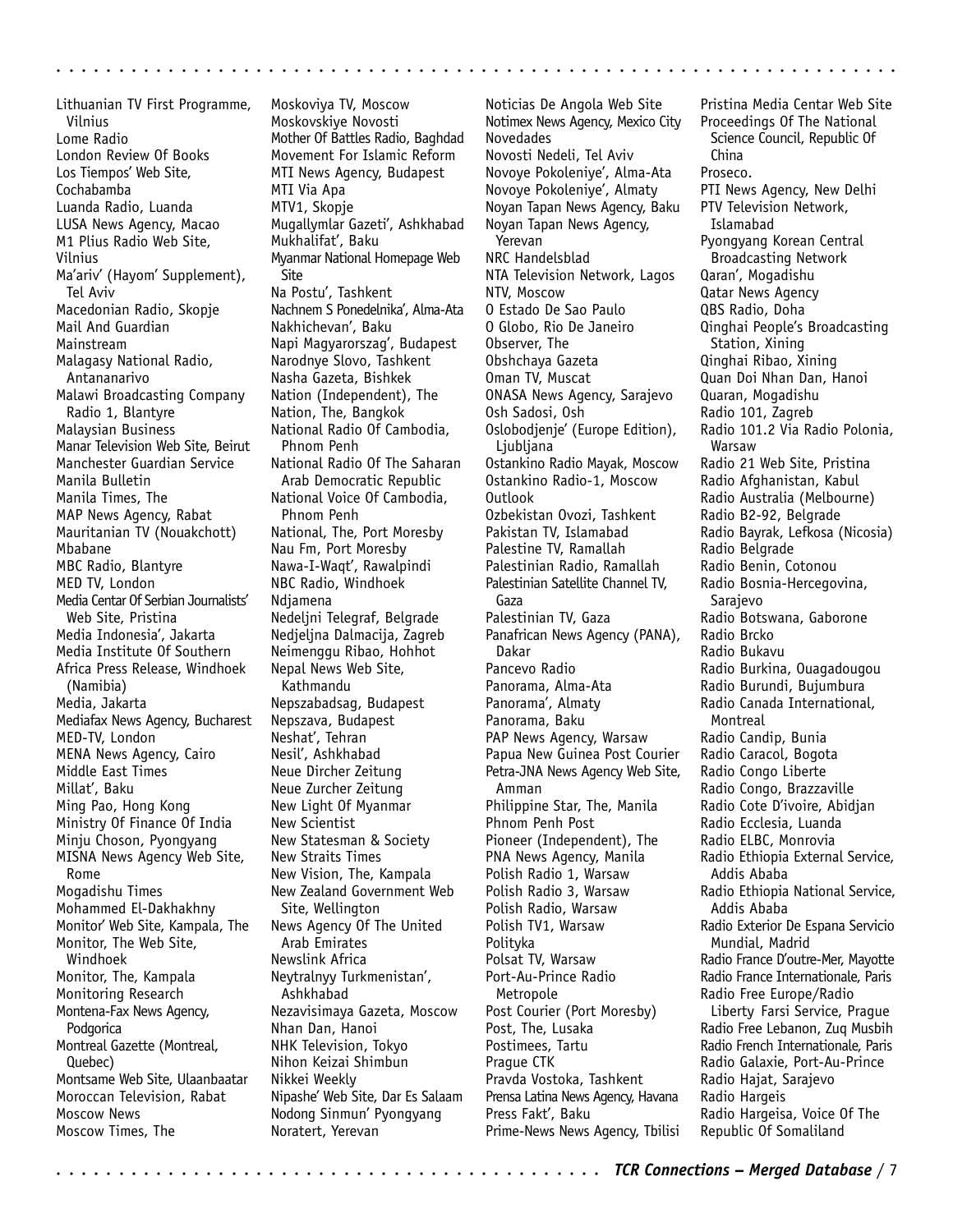Radio Havana Cuba Radio Japan, Tokyo Radio Jordan, Amman Radio Koha, Tirana Radio Krajin Radio Kudirat Nigeria, Voice Of **Democracy** Radio Lebanon, Beirut Radio Lesotho, Maseru Radio Liberia International, Monrovia Radio Liberte, Brazzaville Radio Macedonia, Skopje Radio Madagascar, Antananarivo Radio Maputo External Service Radio Mauritania, Nouakchott Radio Message Of Freedom Radio Metropole, Port-Au-Prince Radio Mogadishu, Voice Of Somali Pacification Radio Mogadishu, Voice Of The Somali People Radio Monte Carlo, Paris Radio Montenegro, Podgorica Radio Mostar Radio Mozambique, Maputo Radio Myanmar, Rangoon Radio Nacional De Angola, Luanda Radio Nacional De Guinea Ecuatorial, Malabo Radio Nacional Network Radio Nadeco Radio Nationale Congolaise, Brazzaville Radio Nationale, Port-Au-Prince Radio Nepal, Kathmandu Radio New Zealand International, Wellington Radio New Zealand National Radio, Wellington Radio Nigeria, Lagos Radio Nigeria-Kadun Radio Nostalgie, Abidjan Radio Of Islam -Voice Of The Oppressed, Ba'labakk Radio Of The People, Bukavu Radio Oman, Muscat Radio Pakistan (Islamabad) Radio Primero De Marzo, Asuncion Radio Programas Del Peru Web Site, Lima Radio Quito Radio Rebelde, Havana Radio Renascenca, Lisbon Radio Republik Indonesia,

Radio Romania International, Bucharest Radio Russia, Moscow Radio Rwanda, Kigali Radio Shari'ah, Kabul Radio Slovenia, Ljubljana Radio St John, Pale Radio Swaziland, Mbabane Radio Tajikistan External Service, Dushanbe Radio Tanzania External Service, Dar Es Salaam Radio Tanzania National Service, Dar Es Salaam Radio Television Hong Kong Radio, Hong Kong Radio Timisoara Radio Tirana (External Service) Radio Togo, Lome Radio Tuzla Radio Tv Hong Kong Three, Hong Kong Radio Twist, Bratislava Radio Uganda, Kampala Radio Ukraine World Service, Kiev Radio Umwizero, Bujumbura Radio Vanuatu, Port Vila Radio Vision 2000, Port-Au-Prince Radio Voice Of Islamic Republic Of Iran, Mashhad Radio Voice Of Shari'ah Kabul Radio Voice Of Shari'ah, Mazar-E **Sharif** Radio Voice Of Shari'ah, Taloqan Radio Voice Of Shariat, Kabul Radiodiffusion Nationale Tchadienne, Ndjamena Radiodiffusion Nationale, Conakry Radio-Television Nationale Congolaise, Kinshasa Radio-TV Mostar RDP Antena 1 Radio, Lisbon Reforma REN TV (Moscow) Renmin Ribao', Beijing Republic Of Abkhazia Radio, Sukhumi Republic Of Iraq Radio, Baghdad Republic Of Iraq TV, Baghdad Republic Of Sudan Radio, Omdurman Republic Of Tunisia Radio, Tunis Republic Of Yemen Radio, San'a Republic Of Yemen TV, San'a Republican, The, Hargesia Republika', Jakarta

Republikein Web Site, Windhoek

Res Publica', Bishkek Resalat, Tehran Respublika Armenia', Yerevan Respublika' Newspaper, Minsk Respublika', Baku Rezonans', Baku Rezonansi', Tbilisi RIA- Novosti News Agency, Moscow Rising Nepal RNA News Agency, Kigali RNE Radio 1, Madrid Romanian Radio, Bucharest Romanian Radio, Timisoara Romanian TV, Bucharest Rompres News Agency, Bucharest RPC TV, Panama City RTBF Radio 1, Brussels RTE Internet News Service, Dublin RTE Radio 1, Dublin RTE Web Site, Dublin RTHK Radio 3, Hong Kong RTHK Radio 4, Hong Kong RTM Radio, Bamako RTM Television, Kuala Lumpur RTM TV, Rabat RTNC Radio, Bukavu RTNC Radio, Bunia RTNC Radio, Lubumbashi RTNC Radio, Uvira RTNC TV, Kinshasa RTS Television, Belgrade Russia TV, Moscow Russian Business News Russian Centre TV, Moscow Russian Public TV, Moscow Russia's Radio (Moscow) Rustavi-2 TV Web Site, Tbilisi Rwanda News Agency, Kigali Rzeczpospolita SABC SAFM Radio, Johannesburg SADR Web Site Saigon Giai Phong, Ho Chi Minh City Sakartvelos Respublika', Tbilisi Sakinform News Agency, Tbilisi Salam, Tehran SANA News Agency, Damascus San'a Yemeni Republic TV Network Sao Paulo Agencia Estado SAPA News Agency, Johannesburg Savdogar, Tashkent Sawt Al-Mar'ah, Amman Scotland On Sunday Scotsman, The Segodnya', Kiev Seoul Maeil Kyongje Sinmun Serb Radio Sarajevo, Lukavica

aaaaaaaaaaaaaaaaaaaaaaaaaaaaaaaaaaaa aaaaaaaaaaaaaaaaaaaaaaaaaaaaaaaa

Serbian Radio, Belgrade Serbian TV, Belgrade Sevodnya Shaanxi People's Broadcasting Station, Xian Shaanxi Ribao, Xian Shandong People's Broadcasting Station, Jinan Shanghai People's Broadcasting Station, Shanghai Shanxi Ribao, Taiyuan Sharg News Agency, Baku Shari'at', Kabul Shihan, Amman Sichuan Television, Chengdu Sierra Leone News Web Site Signal FM Radio, Port-Au-Prince SITA News Agency Web Site, Bratislava Sitel TV, Skopje Skopje-Based Nova Makedonija' SLBC Radio, Colombo SLBS Radio, Freetown Slovak Radio, Bratislava Slovakia 1 Radio, Bratislava Slovenska Republika, Bratislava Slovo Kyrgyzstana, Bishkek Snark News Agency , Yerevan Sobh, Tehran Solomon Islands Broadcasting Corporation Radio, Honiara Song Xiaogang Sonumileht', Tallinn Sowetan Johannesburg SPA News Agency, Riyad Space TV, Baku SRNA News Agency, Bijeljina SRNA Telephone Service St. Paul Pioneer Press STA News Agency, Ljubljana Standard, The, Nairobi Star Radio Web Site, Monrovia Star, The, Amman Star, The, Johannesburg STB TV, Kiev Straits Times Studio B TV, Belgrade Suara Merdeka' Web Site, Semarang Sudan TV, Khartoum Sudan TV, Omdurman Sudanese TV, Omdurman Suddeutsche Zeitung Magazin Summary Of World Broadcasts Suna News Agency, Khartoum Sunday Independent, The Sunday Nation, Nairobi Sunday Times, The (Johannesburg)

Jakarta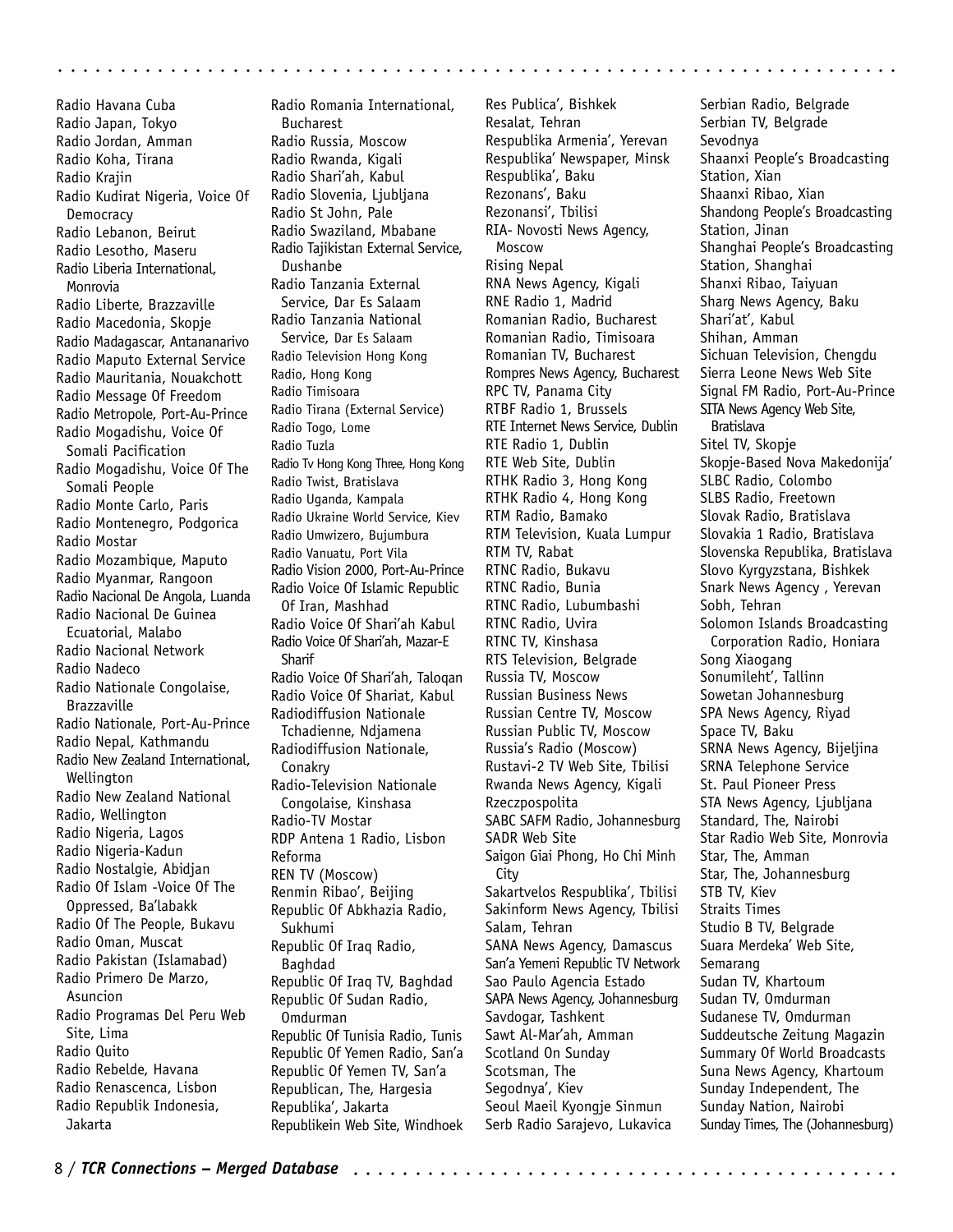Sunday Tribune Sunday Vision, The, Kampala Supreme Assembly Of The Islamic Revolution Surabaya Post' Web Site, Surabaya Swazi TV, Mbabane Sydney Morning Herald, The Syrian Arab Republic Radio, Damascus Syrian Arab TV, Damascus Syrian Times' Web Site, Damascus Taifa Leo', Nairobi Tajik Radio First Programme, Dushanbe Tajik Radio Second Programme, Dushanbe Tajik Radio, Dushanbe Tajik Television 1st Channel (Dushanbe) Takhar Radio, Taloqan Tamil Eelam Web Site Tamilnet Via Internet Tanjug News Agency, Belgrade Tap Chi Quoc Phong Toan Dan', Hanoi Tashkentskaya Pravda, **Tashkent** Tashkentskaya Pravda', **Tashkent** TASR News Agency, Bratislava Tehran Times', Tehran Tehran Voice Of The Islamic Republic Of Iran Tel Aviv, Ma'ariv' (Shabat' Supplement) Telam News Agency, Buenos Aires Tele Rebelde And Cuba Vision, Havana Tele Rebelde, Havana Televisao Publica De Angola, Luanda Television Broadcasts Ltd, Hong Kong Television Ivoirienne TV2, Abidjan Television Ivoirienne, Abidjan Third World Network Features Tibet People's Broadcasting Station, Lhasa Tibet TV, Lhasa Times Of India Times, The Tirana Radio Tirana Tishrin, Damascus Toshkent Oqshomi, Tashkent Trend News Agency, Baku Tribune De Geneve

Tropic FM, Port-Au-Prince TRT Radio, Ankara TRT TV, Ankara Trybuna, Warsaw Tunis Domestic Service Tunisian TV - Channel 7, Tunis Turan News Agency, Baku Turkish Television Kanal-7, Istanbul Turkish Television, Ankara Turkmen Press News Agency, Ashkhabad Turkmen Radio 1<sup>st</sup> Program (Ashkhabad) Turkmen Radio, Ashkhabad Turkmen Television 1<sup>st</sup> Channel (Ashkhabad) Turkmenistan', Ashkhabad TV Bosnia-Hercegovina, Sarajevo TV Crna Gora, Podgorica TV Myanmar, Rangoon TV Polonia Satellite Service, Warsaw TV3, Tallinn TV6, Moscow TVB TV, La Paz TVK Channel 6 TV, Krasnoyarsk Tvoya Gazeta, Yerevan Ukrainian Radio External, Kiev Ukrainian Radio First Programme, Kiev Ukrainian Radio Second Programme, Kiev Ukrainian STB TV, Kiev Ukrainian Television 2nd Programme, Kiev Ukrainian Television 3rd Programme, Kiev Ukrainian Television First Programme, Kiev Ukrainian TV, Kiev UN Integrated Regional Information Network, Nairobi UNIAR News Agency, Kiev United Arab Emirates Space Channel Television, Abu Dhabi United Press International Utro Bishkeka', Bishkek Utusan Malaysia', Kuala Lumpur Uzbek Radio First Programme, **Tashkent** Uzbek Radio Second Programme, Tashkent Uzbek Radio, Tashkent Uzbek Television 1st Channel, Tashkent

aaaaaaaaaaaaaaaaaaaaaaaaaaaaaaaaaaaaaaaaaaaaa aaaaaaaaaaaaaaaaaaaaaaa

Uzbek Television Second Channel, Tashkent Uzbek TV, Tashkent Uzbekistan Television, Tashkent Vancouver Sun (Vancouver, B.C.) Vanguard Web Site, Lagos Varanasi Vatican Radio Vecernje Novine, Sarajevo Vecherniy Bishkek', Bishkek Vecherniy Tashkent, Tashkent Veja Venews Web Site Venezuela Online News Web Site Vietnam Investment Review, The Vietnam TV, Hanoi Virakesart, Colombo Vision 2000 Radio, Port-Au-Prince Vision Of The Islamic Republic Of Iran Channel 4 (Tehran) Vision Of The Islamic Republic Of Iran Network 1, Tehran Vision Of The Islamic Republic Of Iran Network 2, Tehran Vision Of The Islamic Republic Of Iran Network 3, Tehran Vision Of The Islamic Republic Of Iran Network 4, Tehran Vision Of The Islamic Republic Of Iran, Tehran VNA News Agency, Hanoi Voice Du Sahel, Niamey Voice Of Africa, Tripoli Voice Of America Press Release, Washington Voice Of America, Washington Voice Of Armenia, Yerevan Voice Of Free China External Service, Taipei Voice Of Free Tajikistan Voice Of Hope, Marj Uyun Voice Of Indonesia, External Service, Jakarta Voice Of Iranian Kordestan Voice Of Iraqi Kurdistan, Salah Al-Din Voice Of Iraqi People Voice Of Islamic Republic Of Iran, Mashhad Voice Of Israel External Service, Jerusalem Voice Of Israel, Jerusalem Voice Of Lebanon, Beirut Voice Of Nigeria External Service, Lagos Voice Of Oromo Liberation Voice Of Palestine, Jericho Voice Of Palestine, Ramallah Voice Of Rebellious Iraq

Voice Of Russia, Moscow Voice Of Somali Pacification, Mogadishu Voice Of Sudan, Voice Of The National Democratic Alliance Voice Of Tanzania, Zanzibar Voice Of The Arabs, Cairo Voice Of The Broad Masses Of Eritrea, Asmara Voice Of The Greater Arab Homeland, Tripoli Voice Of The Iraqi People Voice Of The Islamic Republic Of Iran (Provincial Network) Voice Of The Islamic Republic Of Iran External Service, Tehran Voice Of The Islamic Republic Of Iran First Program (Tehran) Voice Of The Islamic Republic Of Iran Network 1, Tehran Voice Of The Islamic Republic Of Iran, Gorgan Voice Of The Islamic Republic Of Iran, Mashhad Voice Of The Islamic Republic Of Iran, Tehran Voice Of The Islamic Revolution Voice Of The Masses, Baghdad Voice Of The Mojahed Voice Of The People (Bunia) Voice Of The People (Goma) Voice Of The People Of Kurdistan, Sulaymaniyah Voice Of The Resistance Of The Black Cockerel, Jamba Voice Of The South, Kfar Killa Voice Of The Tigray Revolution, Mekele Voice Of The Uae, Abu Dhabi Voice Of Vietnam External Service, Hanoi Voice Of Vietnam Network - Government-Owned Radio Voice Of Vietnam, Hanoi Voix Du Congo, Kinshasa Voix Du Sahel, Niamey Voix Du Zaire, Bukavu Voix Du Zaire, Kinshasa Volksblad Web Site, Bloemfontein Vyshka, Baku Walta Information Centre Web Site, Addis Ababa WAM News Agency, Abu Dhabi Waspada' Web Site, Medan Watan', Ashkhabad Weekendavisen Wirtschafts Woche World Link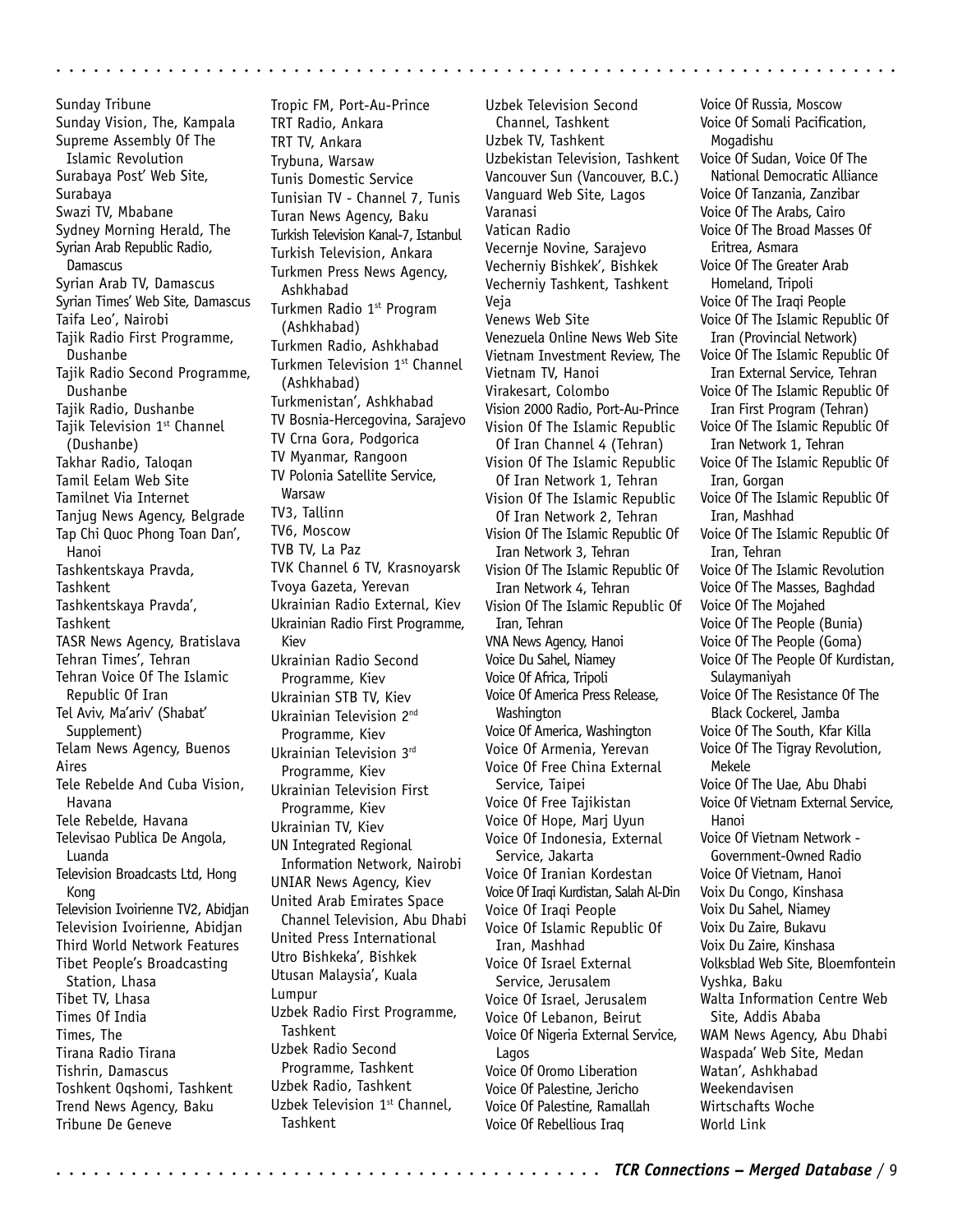World Service Of Radio Ukraine (Kiev) World Trade Organization Ministerial Conference Worldpaper, The Worldsources Online Wulat', Sulaymaniyah Xinhua News Agency, Beijing Xinhua News Agency, Hong Kong Xinhua Ribao, Nanjing Xinjiang People's Broadcasting Station, Urumqi Xinjiang Ribao, Urumqi Xinjiang Television, Urumqi Xog-Ogaal, Mogadishu Yangcheng Wanbao, Guangzhou Yeddi Gun, Baku Yediot Aharonot, Yemen Republic TV, San'a Yemeni Republic Radio, San'a Yeni Musavat, Baku Yerevan Snark Yerkir, Yerevan Yezhednevnyye Novosti, Baku Yonhap News Service, Seoul Yunnan Ribao, Kunming Zaire TV, Kinshasa Zaman Newspaper, Baku ZBC Radio, Harare Zeit Magazin Zemen, Asmara Zerkalo, Baku Zeta Zhejiang People's Broadcasting Station, Hangzhou Zheijang Ribao, Hangzhou Zhongguo Tongxun She News Agency, Hong Kong Zhongguo Xinwen She News Agency, Beijing Zhongguo Zhengquan Bao, Beijing Zimbabwe Independent Zimbabwe Standard Web Site, Harare ZNBC Radio, Lusaka Zurich Bota Sot, Zurich Zycie Warszawy

# PERIODICALS **(These periodicals are included in their entirety.)**

Agricultural Research Air and Space Smithsonian American Artist American Demographics

American History (through 4/00) American Photo American Woodworker (through 10/99) Americas America's Civil War (through 4/00) Animal Welfare Information Center Newsletter Astronomy Atlantic Monthly Audio Aviation History Baby Talk Backpacker Bicycling Boating Body Bulletin (through 10/99) Bowhunter (through 3/00) British Heritage (through 4/00) Bulletin of the Atomic Scientists Bureau of Alcohol, Tobacco & Firearms Quarterly Bulletin Business America (through 9/98) Calliope Canada & the World Canoe & Kayak Magazine (through 1/00) Car & Driver Car Stereo Review Civil Rights Update (through 6/98) Civil War Times Illustrated (through 4/00) Climbing (through 2/00) Cobblestone Columbiad (through 5/00) Commentary Commonweal Constitution Consumers' Research Magazine Country Journal Current Events Current Health 1 Current Health 2 Current Science Discover (through 12/99) Dynamath Early American Homes Earth (through 8/98) Ebony Entertainment Design Entertainment Weekly Environment Environment Update Environmental Health Perspectives

Explicator Faces Family Economics & Nutrition Review Family Life FDA Consumer Flying Foreign Affairs Fortune Fortune Industrial Management & Technology Fortune International FSB Futurist Good Housekeeping Great Battles (through 6/98) Harper's Magazine Hispanic Engineer and **Technology** Historic Traveler (through 4/99) History Today (through 4/00) Holocaust **Humanities** In Style Information Today Insight on the News International Wildlife Jet Job Safety & Health Kiplinger's Personal Finance Magazine Life Link-Up Longevity (through 4/96) Maclean's Metropolitan Home MHQ - Quarterly Review of Military History Military History (through 4/00) Money Monthly Labor Review Mother Earth News Mother Jones Mountain Bike National Review National Wildlife Nautical World (through 4/99) New Republic Newsweek Occupational Outlook Quarterly Odyssey Omni (through 12/95) Organic Gardening Parenting Magazine PC World People Weekly Popular Mechanics Popular Photography

aaaaaaaaaaaaaaaaaaaaaaaaaaaaaaaaaaaa aaaaaaaaaaaaaaaaaaaaaaaaaaaaaaaa

Practical Horseman Prevention **Progressive** Psychology Today Ranger Rick Road & Track Rocks & Minerals Runner's World SAMHSA News Saturday Evening Post Science News **Searcher** Sierra Skiing Smithsonian Southwest Art (through 10/99) Sports Afield Sports Illustrated Sports Illustrated for Women Stereo Review's Sound & Vision Time Time Asia Time Atlantic Time Canada Time Digital Time International Time Latin America Time South Pacific U.S. Black Engineer and **Technology** U.S. Department of State **Dispatch** U.S. News & World Report Vegetarian Times Vietnam (through 4/00) **Weatherwise** Wild West (through 4/00) Woman's Day Women in Business World & I World Affairs World Press Review World War II (through 4/00) Writer

# SCIENCE JOURNALS

**(Digests are included for these journals.)**

3D Design Advanced Imaging Afield Africa—Environment & Wildlife Agricultural Research AI Magazine Air & Space Alcohol Health & Research World

Equus Esquire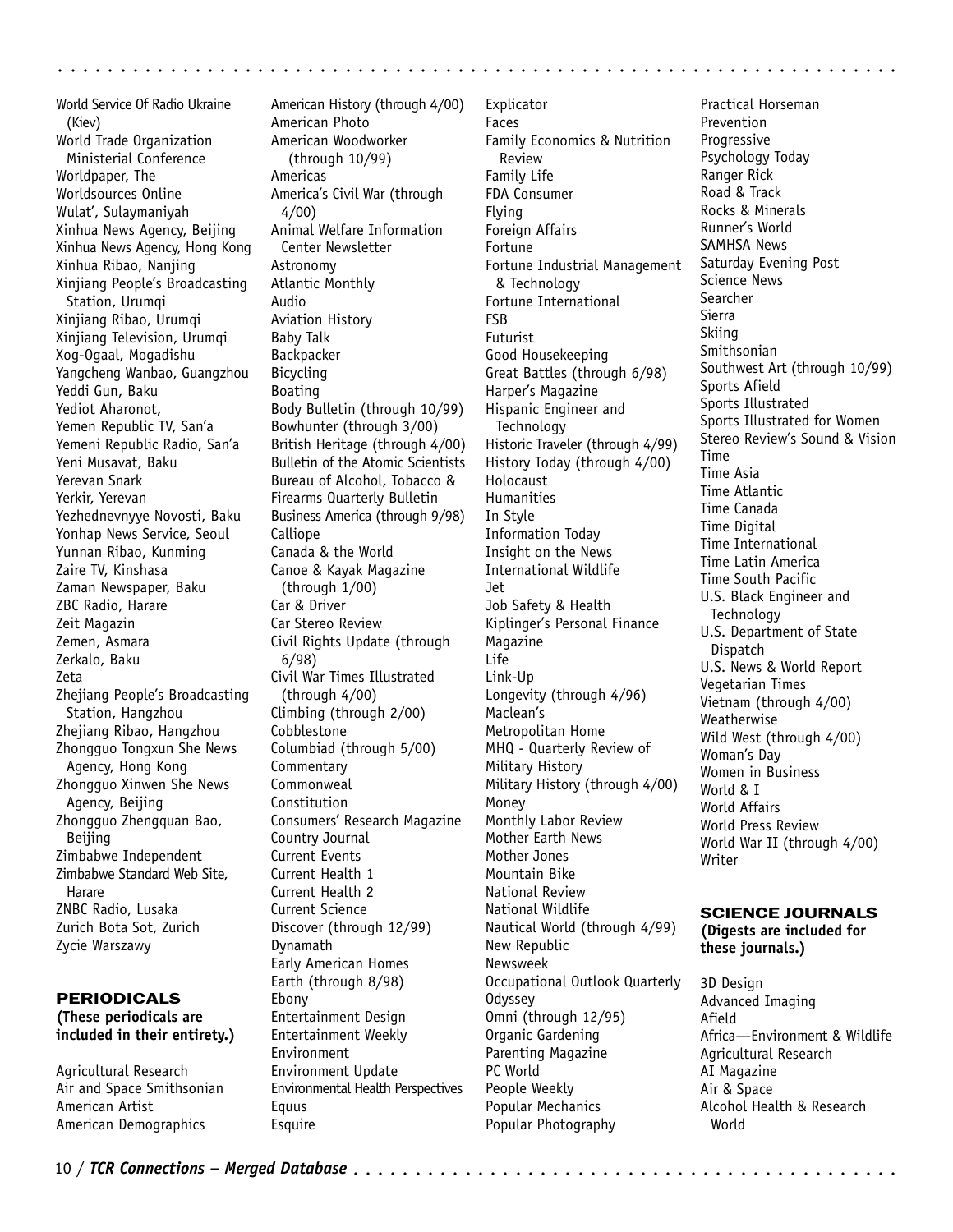Alternative Medicine Advisor Alzheimer's Research Review Ambio American Biology Teacher American Birds American Forests American Health American Heart Journal American Heritage of Invention and Technology American Horticulture American Horticulturist American Journal of Alzheimer's Care and Research American Journal of Botany American Journal of Cardiology American Journal of Dentistry American Journal of Diseases of Children American Journal of Epidemiology American Journal of Hypertension American Journal of Medicine American Journal of Obstetrics and Gynecology American Journal of Pathology American Journal of Physics American Journal of Public Health American Review of Respiratory Disease American Scientist American Zoologist Amicus Journal, The Analytical Chemistry News & Features Animal Kingdom Annals of Neurology Annals of the Association of American Geographers Annual Review of Cell Biology Annual Review of Genetics Annual Review of Microbiology Archaeology Odyssey Archives of Internal Medicine Astronomy Now At Sea Atlantic Naturalist Auburn University News Release Audubon Aviation Week & Space **Technology** Bio/Technology Biological Bulletin, The Biomedical Letters **Bios** BioScience

Biotechnology Bird Watcher's Digest Birder's World Birdscope Brain Briefings British Journal of Rheumatology British Medical Journal Bugle Bulletin of the Atomic Scientists Buzzworm Byte CADence California Coast & Ocean California Wild Calypso Log Canada Agriculture Canadian Journal of Animal **Science** Canadian Journal of Public Health Cancer Cancer Investigation Cancer Smart Center for Reproduction of Endangered Species Report Chemecology Chemistry & Biology Civil Engineering Civilization Cleveland Clinic Heart Advisor, The Clinical and Experimental Hypertension Combustion, Explosion and Shock Waves Computer Graphics World Computers & Geosciences Conservation Conservationist Conserving the Wild Relatives of Crops Consumer Reports Consumer Reports on Health Cornell Focus Cornell University News Countdown **CRES** Critical Reviews in Plant Sciences Crop Science Current Ornithology **Defenders** Delaware Sea Grant Reporter Desktop Publishers Journal Digestive Health & Nutrition Digital Video Magazine Discover Discovery (Yale Peabody Museum) Diving Dr. Dobb's Journal

aaaaaaaaaaaaaaaaaaaaaaaaaaaaaaaaaaaaaaaaaaaaa aaaaaaaaaaaaaaaaaaaaaaa

E — The Environmental Magazine Earth System Monitor **Ecologist** Economic Botany EContent (formerly Database) Ecoscience Electrochemical Society Interface, The Electronics Now Endangered Species Update Environment Environmental Action Environmental Conservation Environmental Health Review Environmental Magazine Environmental Pollution Environmental Science & **Technology** EPA Journal Epidemiologic Reviews Evolutionary Biology Explorer Family PC Family Planning Perspectives Farmline FASEB Journal FDA Consumer FDA Drug Bulletin Federation of American Societies for Experimental Biology (FASEB) Final Frontier Flower & Garden Ford Foundation Report Forum for Applied Research Frontiers of Plant Science Game Developer Garden Genes and Development Genetics Geology Geotimes Global Environmental Change Goddard News Great Inventions Harvard Family Health Harvard Medical School Health Letter Harvard Mental Health Letter Health and Environment Digest Health Care on the Internet Health News Healthy Weight Journal Heart Watch High Energy Chemistry Hort Technology Horticulture Hortscience

Human Biology IEE Review IEEE Internet Computer Illinois Research Illinois Wildlife Imaging & Document Solutions In Point of Fact In Vivo Industrial Physicist, The Infections in Medicine Infectious Disease Pharmacotherapy Information from Battelle InfoWorld Insight (Wills Eye Hospital) International Family Planning **Perspectives** International Journal of Plant **Sciences** International Journal of Epidemiology International Wildlife Internet Medicine Internet Telephony Internet World Invention & Technology Issues in Science and Technology Johns Hopkins Medical Letter: Health After 50 Journal of Home & Consumer Horticulture Journal of Adolescent Chemical Dependency Journal of Aging and Social **Policy** Journal of Alcohol and Drug Addiction Journal of Alcohol and Drug Education Journal of Allergy and Clinical Immunology Journal of Aquatic Food Product Technology Journal of Avian Biology Journal of Bacteriology Journal of Child Psychotherapy Journal of Clinical and Experimental Gerontology Journal of Economic Entomology Journal of Environmental **Sciences** Journal of Eukaryotic Microbiology Journal of Family Psychotherapy Journal of Food Products Journal of Food Science Journal of Food Science and **Technology** Journal of Forestry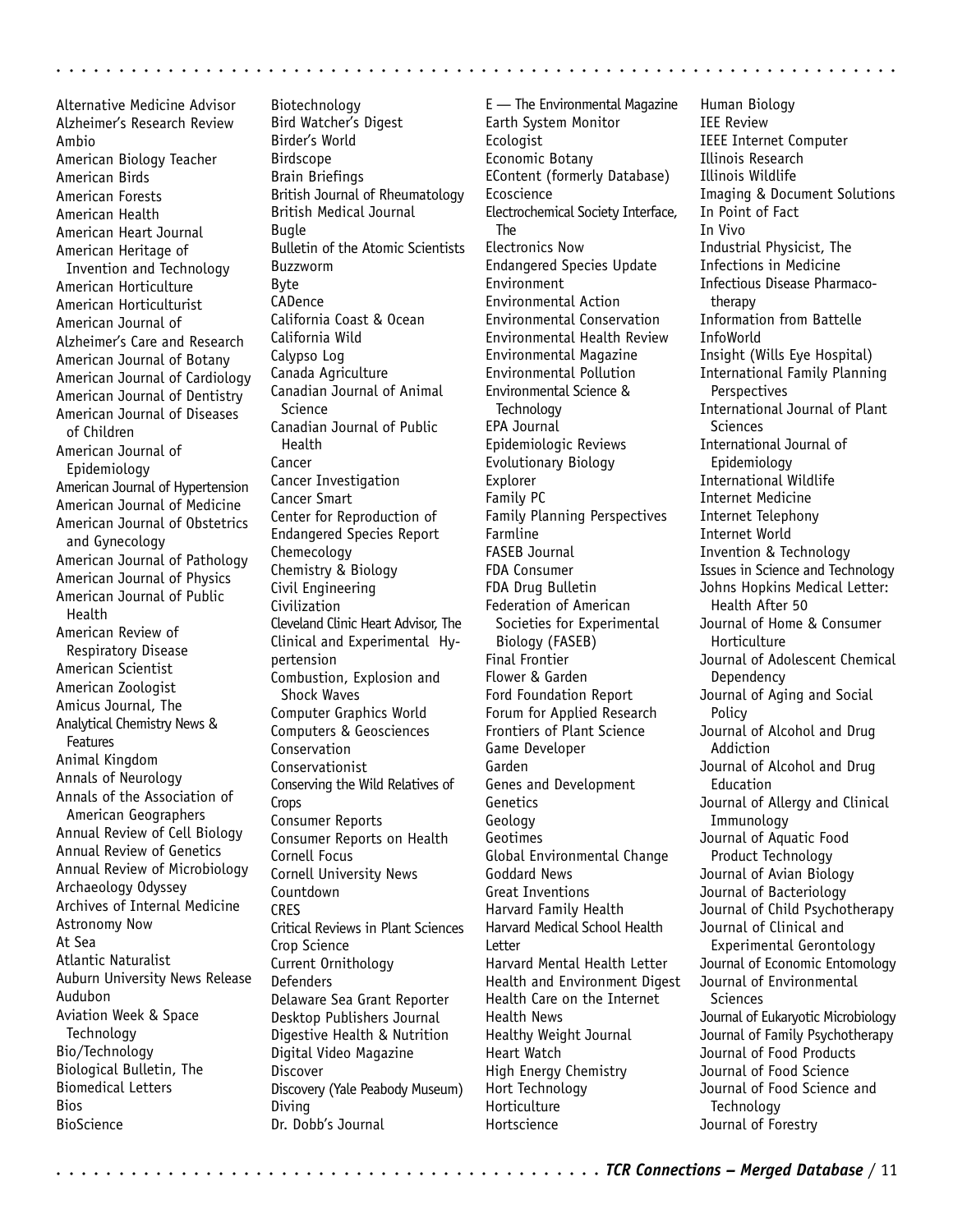Journal of General Microbiology Journal of Geography Journal of Geological Education Journal of Herbs, Spices & Medicinal Plants Journal of Immunopharmacology Journal of Infectious Disease Pharmacotherapy Journal of Infectious Diseases Journal of Lipid Research Journal of NIH Research Journal of Nutrition Journal of Optimal Nutrition Journal of Pediatrics Journal of Periodontology Journal of Protozoology Journal of Psychology & Human Sexuality Journal of Range Management Journal of Soil and Water Conservation Journal of Sustainable Agriculture Journal of the Academy of Washington Scientists Journal of the American Horticultural Society Journal of the American Medical Association Journal of the American Society for Horticultural Science Journal of the IES Journal of the Washington Academy of Sciences Journal of Toxicology and Clinical Toxicology Journal of Toxicology and Environmental Health Journal of Turfgrass Management Journal of Wildlife Diseases Journal Science Journal Time Know Your Environment Lancet Lifecodes Corporation News Releases Lithology and Mineral Resources Living Bird Quarterly Living Museum Louisiana Conservationist Machome MacUser Macworld Mainstream Marine Research News Maximum PC Mayo Clinic Health Letter Mayo Clinic Health Letter Supplement Medical World News

Microbiological Reviews Microbiology Microbiology and Molecular Biology Reviews Microbios MIT's Technology Review Modern Drug Discovery Monitor Mosaic National Geographic National Parks & Conservation National Wildlife Nation's Health Natural History Natural Science Nature Nature Canada Nature Conservancy Nature Genetics Nature Medicine Naturopa New England Journal of Medicine New Jersey Audubon New Plantsman New Scientist New York State Conservationist New York Times New York Times Science Times New York's Food and Life Sciences Quarterly NewMedia News in Physiological Science Nutrition Action Nutrition: The Global Challenge Observatory, The Occupational Therapy in Health **Care** Ocean Realm Oceans Oceanus Omni Oncologist, The Oncology Times Ontario Naturalist Ophthalmology Times Oregon Wildlife Organic Gardening Orion Orion Afield Oryx Our Planet Pacific Discovery PC Computing PC Magazine Pediatric and Adolescent Gynecology Pediatric Dentistry Penn State Agriculture Penn State Quarterly

Pennsylvania Game News People & the Planet Perspectives in Biology and Medicine Physics in Business Physics World Phytopathology Planetary Report Plant Genetic Resource Newsletter (Italy) Pollution Engineering Pollution Engineering International Portable Computing Power Engineering Preview (Brookfield Zoo) Priorities for Conservation Psychology Today Public Health Reports Publish Quantum Quantum: Research and **Scholarship** Quarterly Review of Biology Recombinant DNA Technical Bulletin Research Horizons Research in Reproduction (England) Research News Research Quarterly for Exercise and Sport Research Reports Reviews of Infectious Diseases Scandinavian Journal of Infectious Diseases Science Science & Medicine Science & Technology Digest Science in Agriculture Science News Science of Sport Science Spectra Science Teacher Science Week Science World **Sciences** Scientific American Scientific American Supplement: Understanding Space Scientific Computing World Scientific World (England) Scientist Sea Frontiers Sea Secrets Sea Technology Sierra Skin Diver Sky and Telescope

aaaaaaaaaaaaaaaaaaaaaaaaaaaaaaaaaaaa aaaaaaaaaaaaaaaaaaaaaaaaaaaaaaaa

Smart Computing Smithsonian Research Reports Social Biology Soil and Water Conservation News Solar Today **Stardate** Stem Cells Teacher Technology Review Time Tissue and Cell (Scotland) Tobacco Alert Trends in Ecology & Evolution Tufts University Health & Nutrition Letter Unasylva Underwater Photography Underwater USA University of California at Berkeley Wellness Letter University of California USCD News Unknown Oceans Upside Virginia Wildlife Washington Sea Grant Program News Wasmann Journal of Biology Water Resources WCI Bulletin Weatherwise Web Techniques Wild Bird Wild Earth Wilderness Wilderness America Wilderness Society Wildflower Wildlife Conservation Windows NT Wired Women and Health Worcester Polytechnic Institute **Journal** World Agriculture World Agriculture IFAP News World AIDS Day Features World Archaeology World Conservation International (WCI) Bulletin World Health Organization World Watch WPI Journal Yahoo! Internet Life Yale Journal of Biology and Medicine Yale Scientific Magazine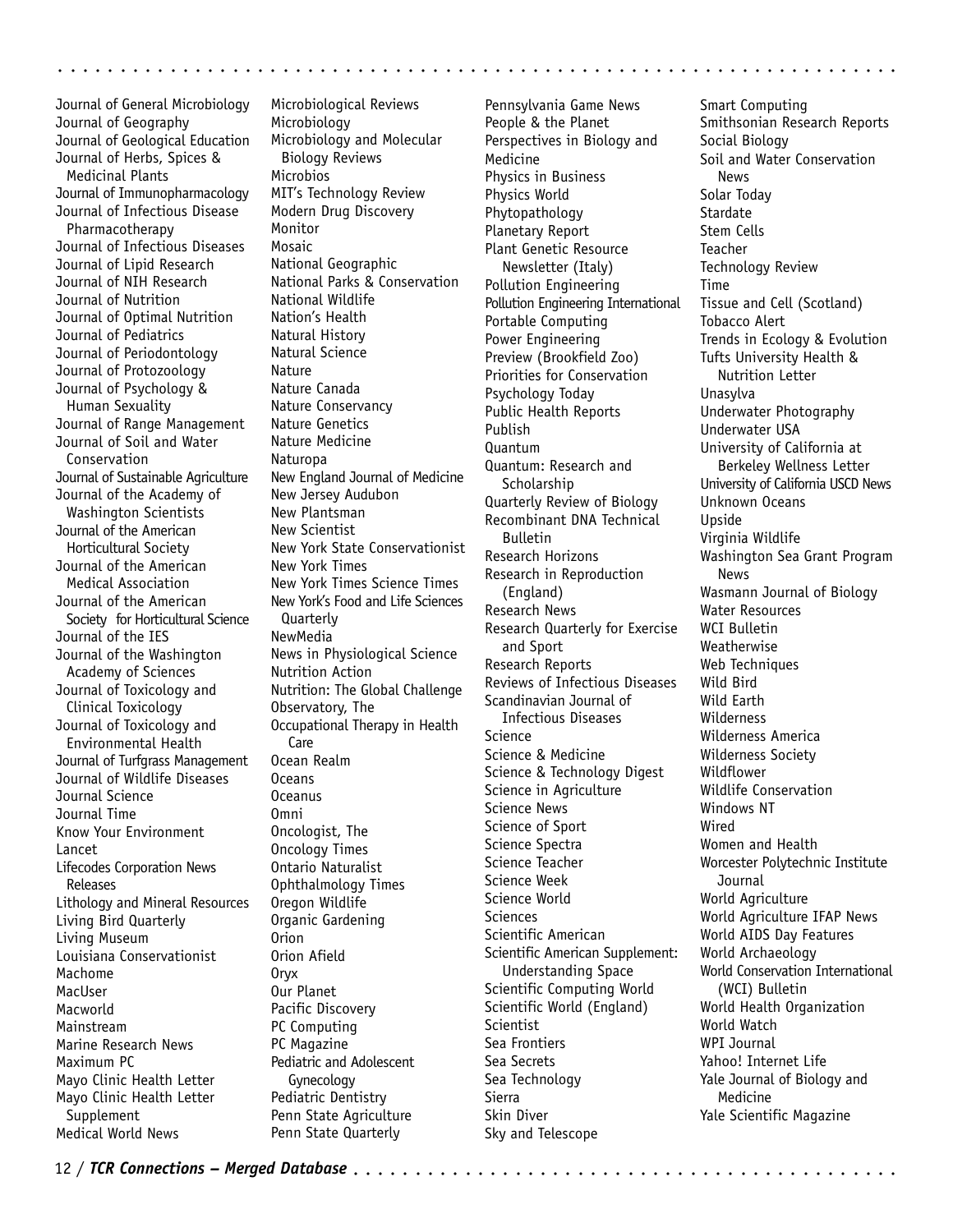## **DOCUMENTS**

# **U.S. GOVERNMENT DOCUMENTS**

Congressional Record Federal Election Commission Office of Children's Health Protection Office of the U.S. Trade Representative U.S. Alcohol, Drug Abuse and Mental Health Administration U.S. Bureau of Labor Statistics U.S. Census Bureau U.S. Centers for Disease Control U.S. CIA U.S. Customs Service U.S. Department of Agriculture U.S. Department of Energy U.S. Department of Education U.S. Department of Health and Human Services U.S. Department of Interior U.S. Department of Justice U.S. Department of Labor U.S. Department of State U.S. Department of State, Background Notes U.S. Department of State, Bureau of Consular Affairs U.S. Department of State, Bureau of Public Affairs U.S. Department of the Interior U.S. Equal Employment Opportunity Commission U.S. Federal Bureau of Investigation U.S. Federal Communications Commission U.S. Geological Survey U.S. Health Care Financing Administration U.S. House of Representatives U.S. Immigration and Naturalization Service U.S. National Archives and Records Administration U.S. National Cancer Institute U.S. National Center for Educational Statistics U.S. National Center for Infectious Diseases U.S. National Education Goals Panel U.S. National Institute for Occupational Safety and Health U.S. National Institute of Justice U.S. National Institute of Mental Health U.S. National Park Service U.S. Occupational Safety and Health Administration U.S. Office of Justice Programs U.S. Office of Public Communication U.S. Office of Scientific Information U.S. Office of the Comptroller of the Currency U.S. Office of the Inspector General U.S. Postal Inspection U.S. Public Health Service U.S. Secret Service U.S. Social Security Administration

# **UNITED NATIONS DOCUMENTS**

United Nations, Conference on Disarmament United Nations, Convention on Biological Diversity United Nations, Convention on the Law of the Sea United Nations, Convention on the Prohibition of the Development, Production and Stockpiling of Bacteriological (Biological) and Toxin Weapons and On Their Destruction United Nations, Convention on the Rights of the Child United Nations, Convention Against Torture and Other Cruel, Inhuman or Degrading Treatment or Punishment United Nations Development Programme United Nations Economic and Social Council United Nations General Assembly, Verbatim Transcripts United Nations Population Fund United Nations Security Council United Nations, World Chronicle

aaaaaaaaaaaaaaaaaaaaaaaaaaaaaaaaaaaaaaaaaaaaa aaaaaaaaaaaaaaaaaaaaaaa

# **HISTORICAL DOCUMENTS**

"Necessary and Proper" Clause of the Constitution [from Article I, Section 8 of the U.S. Constitution] "Takings" Clause of the Constitution [from the Fifth Amendment of the U.S. Constitution] A Master Sold by a Slave A Narrative of the Most Remarkable Particulars in the Life of James Albert Ukawsaw Gronniosaw, an African Prince, Written by Himself Abraham Lincoln's Second Inaugural Address Abraham Lincoln — A House Divided [speech] Aggression from the North: State Department White Paper on Vietnam American Revolution: Declaration of the Causes and Necessity of Taking Up Arms (1775) An Indian Teacher among Indians Andrew Jackson on Abolishing the Electoral College and Establishing Term Limits Andrew Jackson on Indian Removal and the "Progress of Civilization" Andrew Johnson's Impeachment: A Contemporary Report Andrew Johnson's New York Times Obituary, 1875 Annapolis Convention, 1786 Appeal on Behalf of Raoul Wallenberg Bakke Syllabus: Reverse Discrimination Issue in the U.S. Supreme Court Chicago: Half Free and Fighting On [From "The Shame of the Cities"] Chief Black Hawk's Surrender Speech Citizenship and the Constitution [from the 14th Amendment of the U.S. Constitution] Constitution of the Confederate States of America (1861) Declaration of War on Germany Declaration of War on Japan Documents from the Continental Congress [Export Restrictions] Documents from the Continental Congress [Extracts of Seized British Letters] Documents from the Continental Congress [Indian Affairs] Documents from the Continental Congress [Mercenaries] Documents from the Continental Congress [Slavery Issues]

aaaaaaaaaaaaaaaaaaaaaaaaaaaaaaaaaaaaaaaa aaaa *TCR Connections – Merged Database* / 13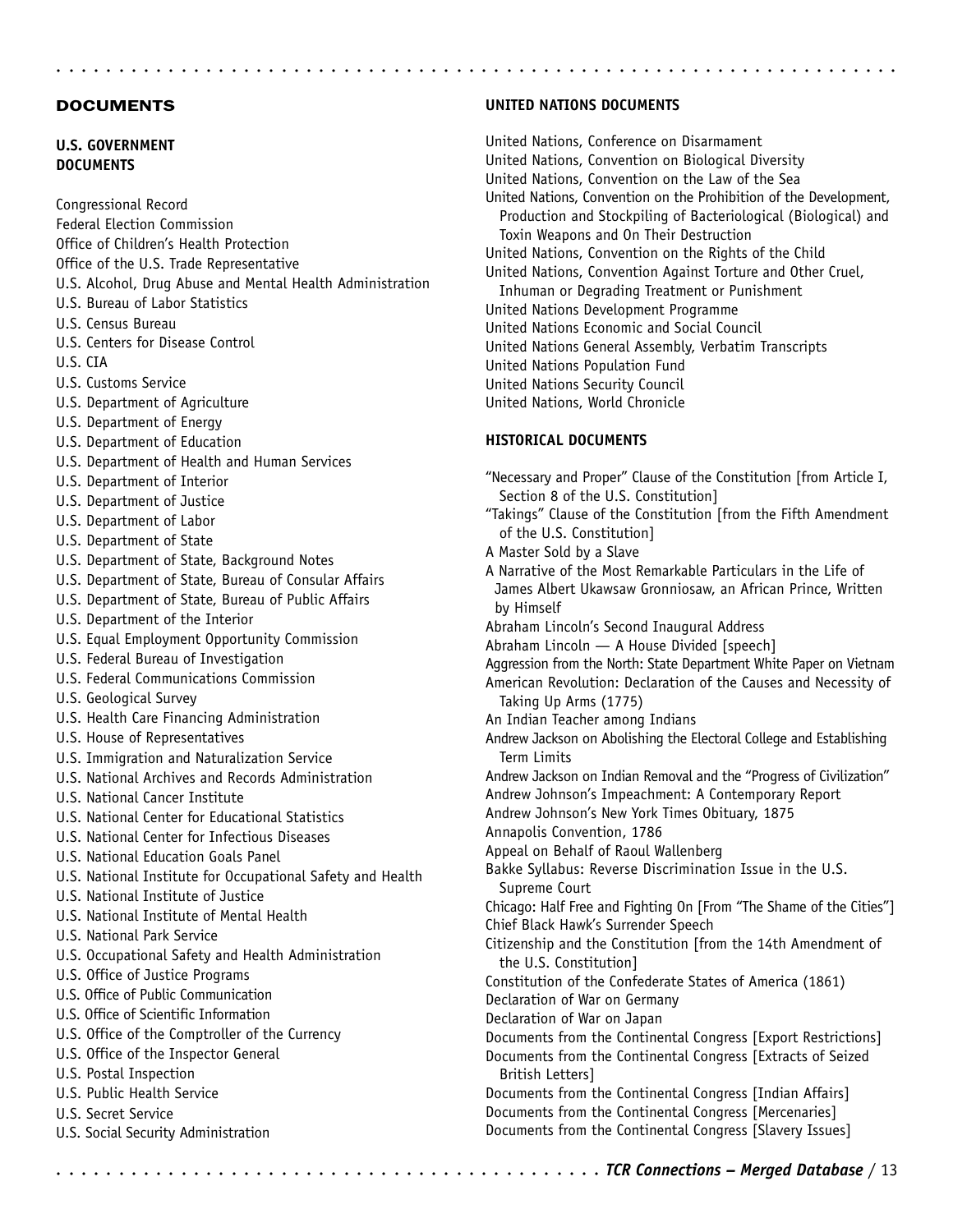aaaaaaaaaaaaaaaaaaaaaaaaaaaaaaaaaaaa aaaaaaaaaaaaaaaaaaaaaaaaaaaaaaaa Dwight D. Eisenhower — Federal Court Orders Must Be Upheld [speech] Elizabeth Cady Stanton — Declaration of Sentiments and Resolutions Enemy Aliens — World War I Regulations Equal Protection and the Constitution [from the 14th Amendment of the U.S. Constitution] Espionage Act of May 16,1918 [excerpt] Excerpt of State Dept. Briefing on Eisenhower - Khrushchev Meeting Extradition and the Constitution [from Article 4 of the U.S. Constitution] Eyewitness Accounts of the 1915-1916 Massacres of the Armenians in the Ottoman Empire First Open Door Note First Voyage of Christopher Columbus — Excerpts From His Journal First Voyage of Christopher Columbus — His Report to Spain [excerpts] Franklin D. Roosevelt's "Day of Infamy" Speech Franklin D. Roosevelt's "Four Freedoms" Speech Franklin D. Roosevelt — First Fireside Chat Franklin D. Roosevelt — First Inaugural Speech Franklin D. Roosevelt — Quarantine the Aggressor [speech] Franklin D. Roosevelt — The Arsenal of Democracy [speech] Franklin Roosevelt and Supreme Court Expansion: Gannett Response Frederick Douglass' Appeal to Congress for Impartial Suffrage Freedom of Speech and the Constitution [from the First Amendment of the U.S. Constitution] Fugitive Slave Provision of the Constitution [from Article 4 of the U.S. Constitution] Full Faith and Credit Clause of the Constitution [from Article 4 of the U.S. Constitution] George Washington's Farewell Address George Washington's First Inaugural Address George Washington's First State of the Union Address Georgia's Secession from the Union: The Official Justification German Propaganda in World War I: Leaflet for Black Soldiers in the U.S. Army German Propaganda in World War I: Leaflet for U.S. Soldiers of German Descent Giuseppe Garibaldi and the American Civil War: A Letter Grover Cleveland's Message Opposing Hawaiian Annexation Henry David Thoreau's "On the Duty of Civil Disobedience" Housing Discrimination Against Blacks in Turn of the Century New York: An Excerpt from Jacob Riis' How the Other Half Lives Immigrants and Education in the New World Immigration Policy at the Crossroads: 1921 Congressional Debate on the Dillingham Bill Impeachment and the Constitution [from Article I, Section 3 and Article II, Section 4 of the U.S. Constitution] Impressions of an Indian Childhood Jefferson on Recolonization of American Blacks in Africa: A Letter Jefferson's First Inaugural Address Jimmy Carter — The Role of Human Rights in Foreign Policy: Excerpts from his Speech upon Receiving an Honorary Degree at Notre Dame University Jimmy Carter: The Crisis of Confidence [speech] John Adams' Inaugural Address John Dickinson's Address on the Stamp Act John F. Kennedy's Inaugural Address John F. Kennedy — Civil Rights Message John F. Kennedy — The Cuban Missile Crisis [speech] John Quincy Adams on Contemporary Impressions of China — An Excerpt from his 1840 Journal John Quincy Adams on the Death of William Henry Harrison — An Excerpt from Adams' 1841 Journal John Quincy Adams' Legal Brief in the Amistad Case [excerpts] Lawrence of Arabia: Personal Notes of the Sherifal Family Lawrence Arabia's "Twenty-Seven Articles" Letter from Christopher Columbus to the King and Queen of Spain Lincoln's Letter to the King of Siam Magna Carta

Lincoln's Spot Resolutions Lincoln on the Difference between Slavery and Free Labor Lincoln on the Dim Prospects for Peaceful Abolition of Slavery Lincoln on the Fallacies of Slavery Lyndon B. Johnson's Great Society Speech Lyndon B. Johnson — We Shall Overcome [speech] McClellan's Letter to Lincoln on His Evacuation from the Peninsula Memorial and Remonstrance [A Plea for Religious freedom from Post-Revolutionary Virginia] Monopoly, or Opportunity? Woodrow Wilson on Trusts New York State Association Opposed to the Extension of Suffrage to Women: Annual Report of 1906 [excerpts] North Carolina Resolution on Public School Segregation Novanglus [excerpts] (1775) Observations on the Slaves and the Indentured Servants, Inlisted in the Army and the Navy of the United States Official U.S. Response to the Sinking of the Lusitania [excerpts] Opinions of the Early Presidents, and of the Fathers of the Republic, Upon Slavery and Upon Negroes as Men and Soldiers [excerpts] Origins of Environmentalism: Address Delivered in 1847 Before the Agricultural Society of Rutland County (Vermont) by George P. Marsh Patrick Henry's Liberty or Death Speech Pierre Menard on the Fur Trade: A Letter Pierre Menard on the Fur Trade: An Interview Plessy v. Ferguson Decision Powers Delegated to the Congress [from Article I, Section 8 of the U.S. Constitution] Powers Prohibited to the Congress [from Article I, Section 9 of the U.S. Constitution] Powers Prohibited to the States [from Article I, Section 10 of the U.S. Constitution] Presidential Elections and the Constitution [from Article II, the 12th Amendment and the 22nd Amendment of the U.S.

Constitution] Presidential Powers and the Constitution [from Article II,

Section 2 and Article II, Section 3 of the U.S. Constitution] Presidential Succession and the Constitution [from Article II,

Section 1 and the Twelfth, Twentieth and Twenty-Fifth Amendments of the U.S. Constitution]

Press Freedoms and the Constitution [From the First Amendment to the U.S. Constitution]

Prohibition and the Constitution [The Eighteenth and Twenty-First Amendments of the U.S. Constitution]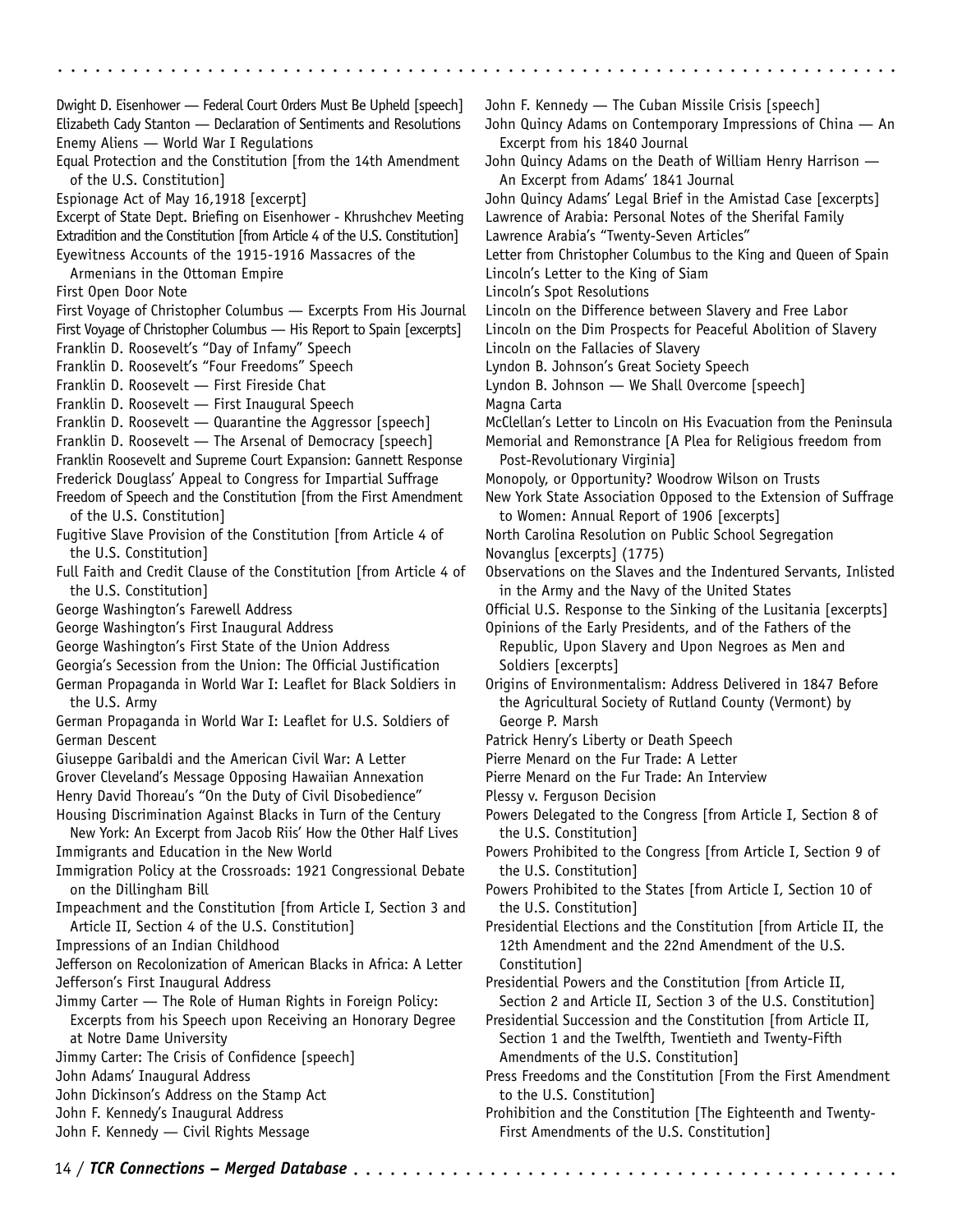Prospects of the Freedman, 1864: The Mastership and Its Fruits: The Emancipated Slave Face to Face with His Old Master. A Supplemental Report to Hon. Edwin M. Stanton, Secretary of War (excerpts) Qualifications for Female Civil War Nurses: Dorothea Dix Qualifications for the Office of President [from Article II, Section 1 of the U.S. Constitution] Racial Equality in the Armed Forces: President Harry Truman's Executive Order of 1948 Ralph Waldo Emerson's Case for Women's Suffrage Reconstruction and Race — Two Turn-of-the-Century Perspectives Religious Freedom and the Constitution [from the First Amendment to the U.S. Constitution] Report of the Board of Education for Freedman, Department of the Gulf, for the Year 1864 Resolutions of the Stamp Act [text] Right to Assemble and the Constitution [from the First Amendment to the U.S. Constitution] Right to Jury Trial and the Constitution [from Article 3 and the Sixth Amendment of the U.S. Constitution] Robert E. Lee's Gettysburg Campaign Report Senator Joseph McCarthy — Censure Resolution Separate But Equal: An Interstate Commerce Commission Order Slavery in the Lower Mississippi: The Mastership and Its Fruits: The Emancipated Slave Face to Face with His Old Master. A Supplemental Report to Hon. Edwin M. Stanton, Secretary of War (excerpts) Status of Poor Children in Turn of the Century New York: An Excerpt from Jacob Riis' How the Other Half Lives Status of Poor Women in Turn of the Century New York: An Excerpt from Jacob Riis' How the Other Half Lives The "Black Hand" Constitution [excerpts]: Organization of a Pre-World War I Serbian Terrorist Organization The "Blank Check": Germany and Austria's Entangling Alliance in the Days Preceding World War I The Albany Plan of Union (1754) The Articles of Confederation The Atlantic Charter The Bill of Rights The Burning of the Louvain: August 26, 1914 The Capture of a Slaver The Confessions of Nat Turner The Constitution and Separation of Powers [from Article I, Section 6 of the U.S. Constitution] The Constitution and the House of Representatives [from Article I, Section 2 of the U.S. Constitution] The Constitution and the U.S. Senate [from Article I, Section 3 and the Seventeenth Amendment of the U.S. Constitution] The Constitution of the Iroquois Nations The Constitution of the United States of America The Covenant of the League of Nations The Crime Against Kansas: Excerpts from Senator Charles Sumner's Controversial Speech on the Territory's Status Regarding Slavery The Crittenden Compromise The Declaration of Independence

- The Disillusionment of Lawrence of Arabia: T.E. Lawrence's Report on the Tragedy of British Rule in Mesopotamia
- The Emancipation Proclamation

aaaaaaaaaaaaaaaaaaaaaaaaaaaaaaaaaaaaaaaaaaaaa aaaaaaaaaaaaaaaaaaaaaaa

- The English Bill of Rights (1689)
- The Entente Cordiale Between England and France, 1904. (Including the Secret Provisions)
- The Expedition of the Donner Party and Its Tragic Fate [excerpts]
- The Federalist Papers No. 10: Madison on Factions
- The Federalist Papers No. 11: The Utility of the Union in Respect to Commercial Relations and a Navy
- The Federalist Papers No. 12: The Utility of the Union in Respect to Revenue
- The Federalist Papers No. 13: Advantage of the Union in Respect to Economy in Government
- The Federalist Papers No. 14: Objections to the Proposed Constitution from Extent of Territory Answered
- The Federalist Papers No. 15: The Insufficiency of the Present Confederation to Preserve the Union
- The Federalist Papers No. 16: The Same Subject Continued: The Insufficiency of the Present Confederation to Preserve the Union
- The Federalist Papers No. 17: The Same Subject Continued: The Insufficiency of the Present Confederation to Preserve the Union
- The Federalist Papers No. 18: The Same Subject Continued: The Insufficiency of the Present Confederation to Preserve the Union
- The Federalist Papers No. 19: The Same Subject Continued: The Insufficiency of the Present Confederation to Preserve the Union The Federalist Papers No. 1: General Introduction
- The Federalist Papers No. 20: The Same Subject Continued: The Insufficiency of the Present Confederation to Preserve the Union
- The Federalist Papers No. 21: Other Defects of the Present Confederation
- The Federalist Papers No. 22: The Same Subject Continued Other Defects of the Present Confederation
- The Federalist Papers No. 23: The Necessity of a Government as Energetic as the One Proposed to the Preservation of the Union
- The Federalist Papers No. 24: The Powers Necessary to the Common Defense Further Considered
- The Federalist Papers No. 25: The Same Subject Continued —
- The Powers Necessary to the Common Defense Further Considered
- The Federalist Papers No. 26: The Idea of Restraining the
- Legislative Authority in Regard to the Common Defense Considered The Federalist Papers No. 27: The Same Subject Continued: The
- Idea of Restraining the Legislative Authority in Regard to the Common Defense Considered
- The Federalist Papers No. 28: The Same Subject Continued: The Idea of Restraining the Legislative Authority in Regard to the Common Defense Considered
- The Federalist Papers No. 29: Concerning the Militia
- The Federalist Papers No. 2: Concerning Dangers from Foreign Force and Influence
- The Federalist Papers No. 30: Concerning the General Power of Taxation
- The Federalist Papers No. 31: The Same Subject Continued: Concerning the General Power of Taxation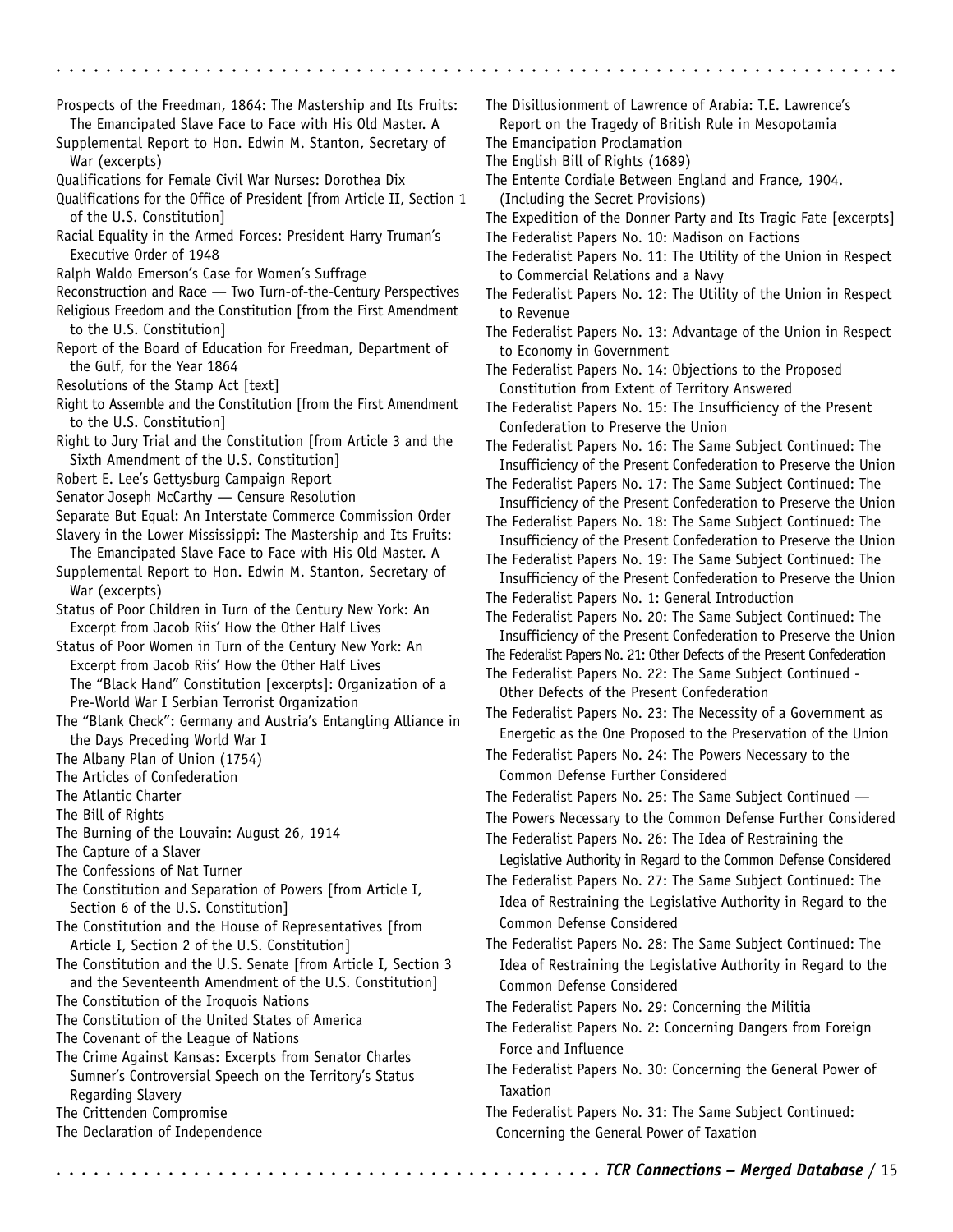The Federalist Papers No. 32: The Same Subject Continued: Concerning the General Power of Taxation

- The Federalist Papers No. 33: The Same Subject Continued: Concerning the General Power of Taxation
- The Federalist Papers No. 34: The Same Subject Continued: Concerning the General Power of Taxation

The Federalist Papers No. 35: The Same Subject Continued: Concerning the General Power of Taxation

The Federalist Papers No. 36: The Same Subject Continued: Concerning the General Power of Taxation

- The Federalist Papers No. 37: Concerning the Difficulties of the Convention in Devising a Proper Form of Government
- The Federalist Papers No. 38: The Same Subject Continued, and the Incoherence of the Objections to the New Plan Exposed

The Federalist Papers No. 39: The Conformity of the Plan to Republican Principles

The Federalist Papers No. 3: The Same Subject Continued: Concerning Dangers from Foreign Force and Influence

The Federalist Papers No. 40: The Powers of the Convention to Form a Mixed Government Examined and Sustained

The Federalist Papers No. 41: General View of the Powers Conferred by the Constitution

The Federalist Papers No. 42: The Powers Conferred by the Constitution Further Considered

The Federalist Papers No. 43: The Same Subject Continued —

The Powers Conferred by the Constitution Further Considered

The Federalist Papers No. 44: Restrictions on the Authority of the Several States

The Federalist Papers No. 45: The Alleged Danger From the Powers of the Union to the State Governments Considered

The Federalist Papers No. 46: The Influence of the State and Federal Governments Compared

The Federalist Papers No. 47: The Particular Structure of the New Government and the Distribution of Power Among Its Different Parts

The Federalist Papers No. 48: These Departments Should Not Be So Far Separated as to Have No Constitutional Control Over Each Other

The Federalist Papers No. 49: Method of Guarding Against the Encroachments of Any One Department of Government by Appealing to the People Through a Convention

The Federalist Papers No. 4: The Same Subject Continued: Concerning Dangers from Foreign Force and Influence

The Federalist Papers No. 50: Periodic Appeals to the People Considered

The Federalist Papers No. 51: Government Checks and Balances The Federalist Papers No. 52: The House of Representatives, With a View

to Electors and Elected, and the Time of Service of the Members

The Federalist Papers No. 53: The Same Subject Continued —

The House of Representatives, With a View of the Term of the Service of the Members

The Federalist Papers No. 54: The Apportionment of Members Among the States

The Federalist Papers No. 55: The Total Number of the House of Representatives

The Federalist Papers No. 56: The Same Subject Continued — The Total Number of the House of Representatives

The Federalist Papers No. 57: The Alleged Tendency of the New Plan to Elevate the Few at the Expense of the Many Considered in Connection with Representation

aaaaaaaaaaaaaaaaaaaaaaaaaaaaaaaaaaaa aaaaaaaaaaaaaaaaaaaaaaaaaaaaaaaa

- The Federalist Papers No. 58: Objection That the Number of Members Will Not be Augmented as the Progress of Population Demands Considered
- The Federalist Papers No. 59: Concerning the Power of Congress to Regulate the Election of Members

The Federalist Papers No. 5: The Same Subject Continued: Concerning Dangers from Foreign Force and Influence

The Federalist Papers No. 60: The Same Subject Continued -Concerning the Power of Congress to Regulate the Election of Members

The Federalist Papers No. 61: The Same Subject Continued — Concerning the Power of Congress to Regulate the Election of Members

The Federalist Papers No. 62: Concerning the Constitution of the Senate with Regard to the Qualifications of the Members, the Manner of Appointing Them, the Equality of Representation, the Number of the Senators and the Duration of their Appointments

The Federalist Papers No. 63: A Further View of the Constitution of the Senate in Regard to the Duration of Appointment of its Members

The Federalist Papers No. 64: A Further View of the Constitution of the Senate in Regard to the Power of Making Treaties

The Federalist Papers No. 65: A Further View of the Constitution of the Senate in Relation to Its Capacity as a Court for the Trial of Impeachments

The Federalist Papers No. 66: Objections to the Power of the Senate to Set as a Court for Impeachments Further Considered

- The Federalist Papers No. 67: Concerning the Constitution of the President — A Gross Attempt to Misrepresent this Part of the Plan Detected
- The Federalist Papers No. 68: The Mode of Electing the President
- The Federalist Papers No. 69: The Real Character of the Executive
- The Federalist Papers No. 6: Concerning Dangers from Dissensions Between the States

The Federalist Papers No. 70: The Same View Continued in Relation to the Unity of the Executive with an Examination of the Project of an Executive Council

The Federalist Papers No. 71: The Duration in Office of the Executive

The Federalist Papers No. 72: The Same Subject Continued, and the Re-Eligibility of the Executive Considered

The Federalist Papers No. 73: The Provision for the Support of the Executive, and the Veto Power

The Federalist Papers No. 74: The Command of the Military and Naval Forces, and the Pardoning Power of the Executive

The Federalist Papers No. 75: The Treaty Making Power of the Executive

- The Federalist Papers No. 76: The Appointing Power of the Executive
- The Federalist Papers No. 77: The View of the Constitution of the President Concluded, with a Further Consideration of the Power of Appointment, and a Concise Examination of His Remaining Powers

The Federalist Papers No. 78: The Judiciary Department

The Federalist Papers No. 79: A Further View of the Judicial Department in Relation to the Provisions for the Support and Responsibility of the Judges

The Federalist Papers No. 7: The Same Subject Continued: Concerning Dangers from Dissensions Between the States